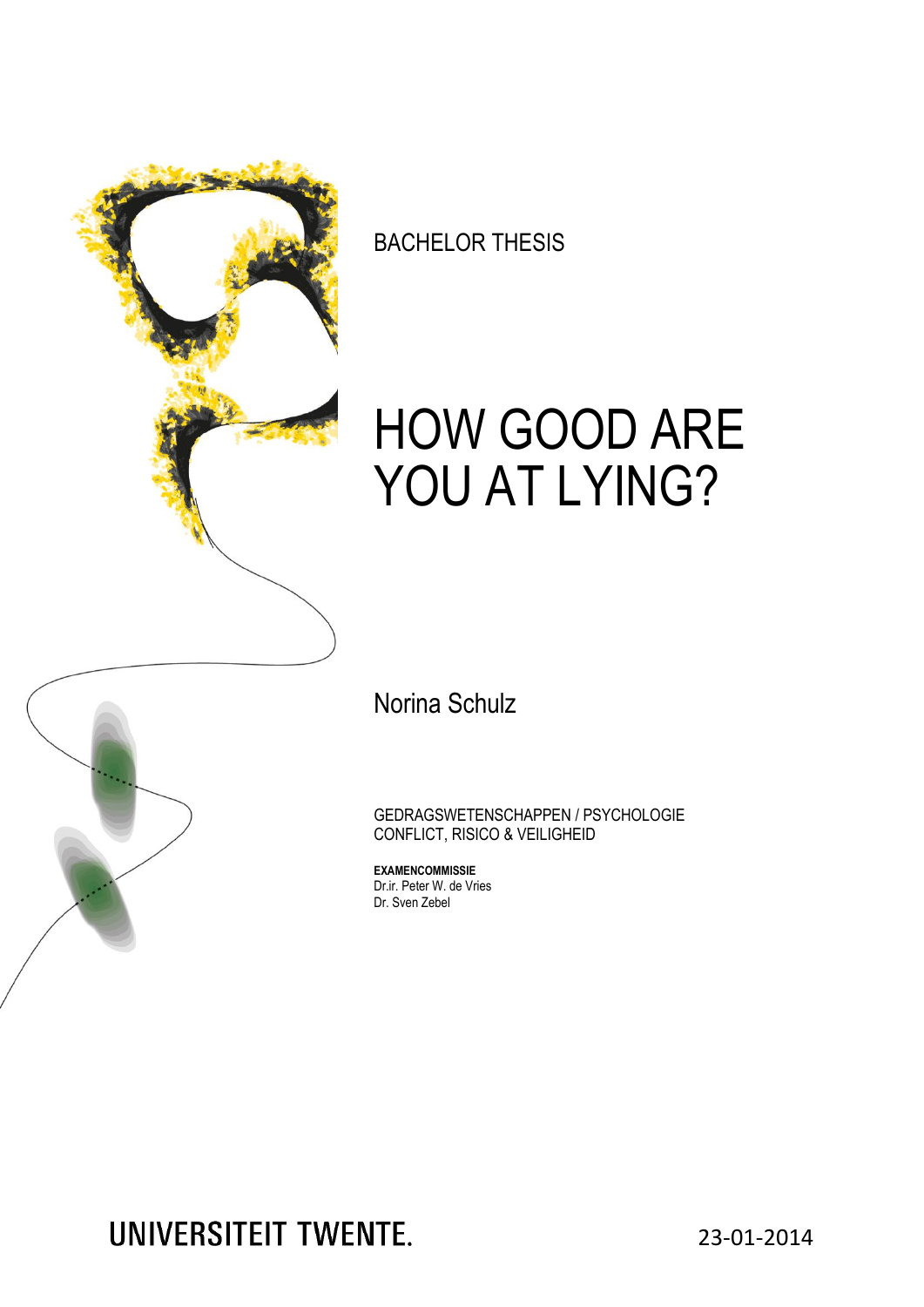## **Content**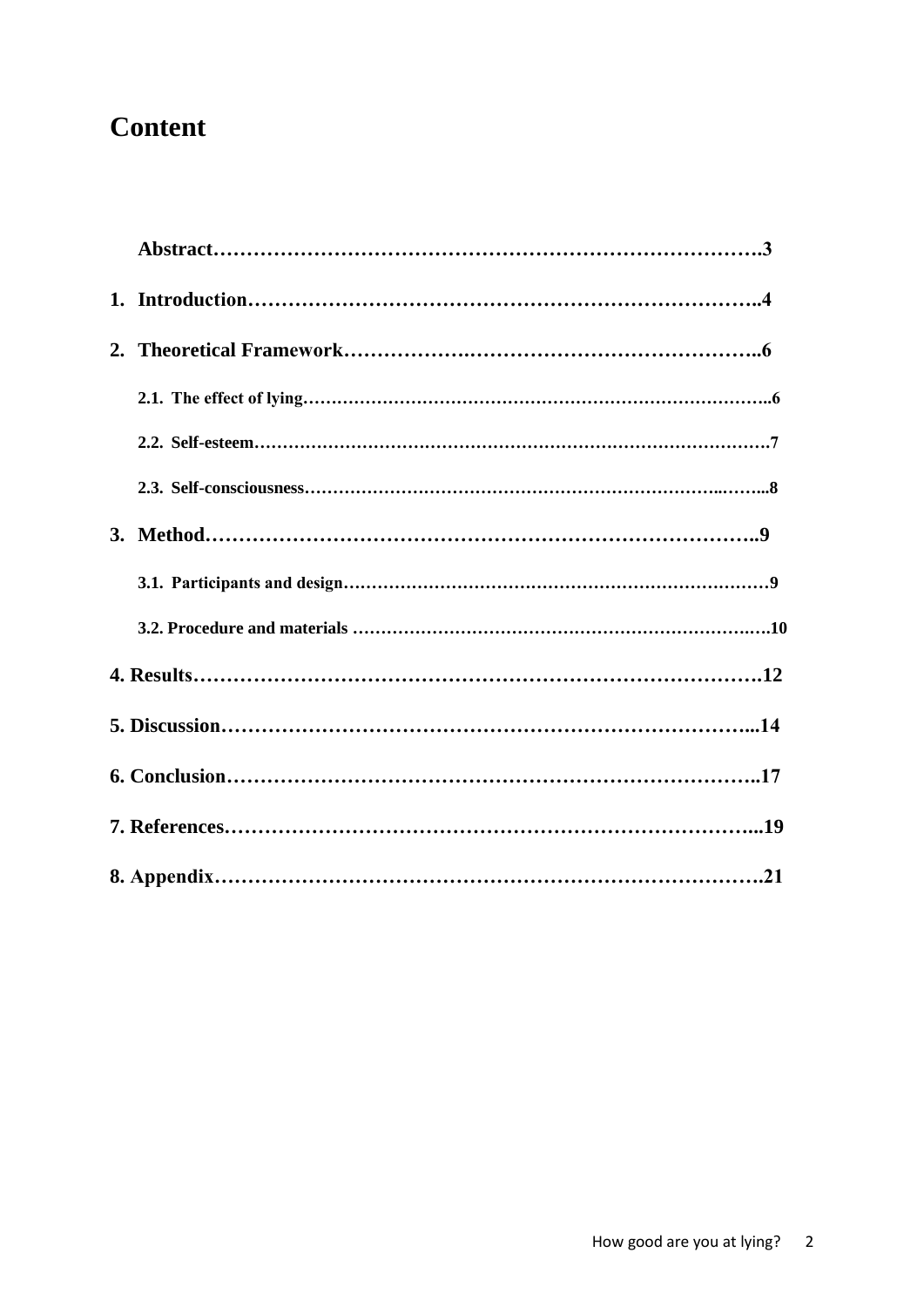#### **Abstract**

This study deals with the interaction between the character traits self-esteem and selfconsciousness and the effect of lying on people's writing behavior. The study is built up on the work of Pennebaker (2003) who found that people use fewer first- person pronouns when they are lying than when they writing the truth. Based on this outcome, in this research the effect of lying is defined as the use of fewer-first person pronouns in a written dishonest condition. Additionally, other researchers have the opinion that the effect of lying is also influenced by people's character traits. Based on the theoretical framework of the theory of self-awareness and the concept of public and private self-consciousness two hypotheses were formulated and tested in this research. First, that the effect of lying on the writing style is expected to be stronger by people with a lower amount of self-esteem than by people with a higher amount of self-esteem. Secondly, that the effect of lying on the writing style is expected to be stronger by people who are more public self- conscious than by people with more private self- consciousness. In the procedural experiment, the participants first had to answer questions pertaining to the amount of self-esteem and self-consciousness. Afterwards they had to write down their honest and one dishonest opinion with a contrary argumentation about the topic death penalty. Based on the analysis of the experimental data, both hypotheses could not be confirmed. Regarding the second hypothesis a further analysis to find an interaction effect was prohibited, based on the low reliability of the Fenigstein Self-Consciousness Scale. The found significant effect was the difference of the proportions of used first-person pronouns in the honest and dishonest opinion. Summarized this study could not confirm an interaction between the character traits self-esteem and self-consciousness and the effect of lying on the writing style. However this study does confirm the presence of the effect of lying, founded by Pennebaker, which means that people indeed use fewer firstperson pronouns when they are dishonest than when they are writing the truth.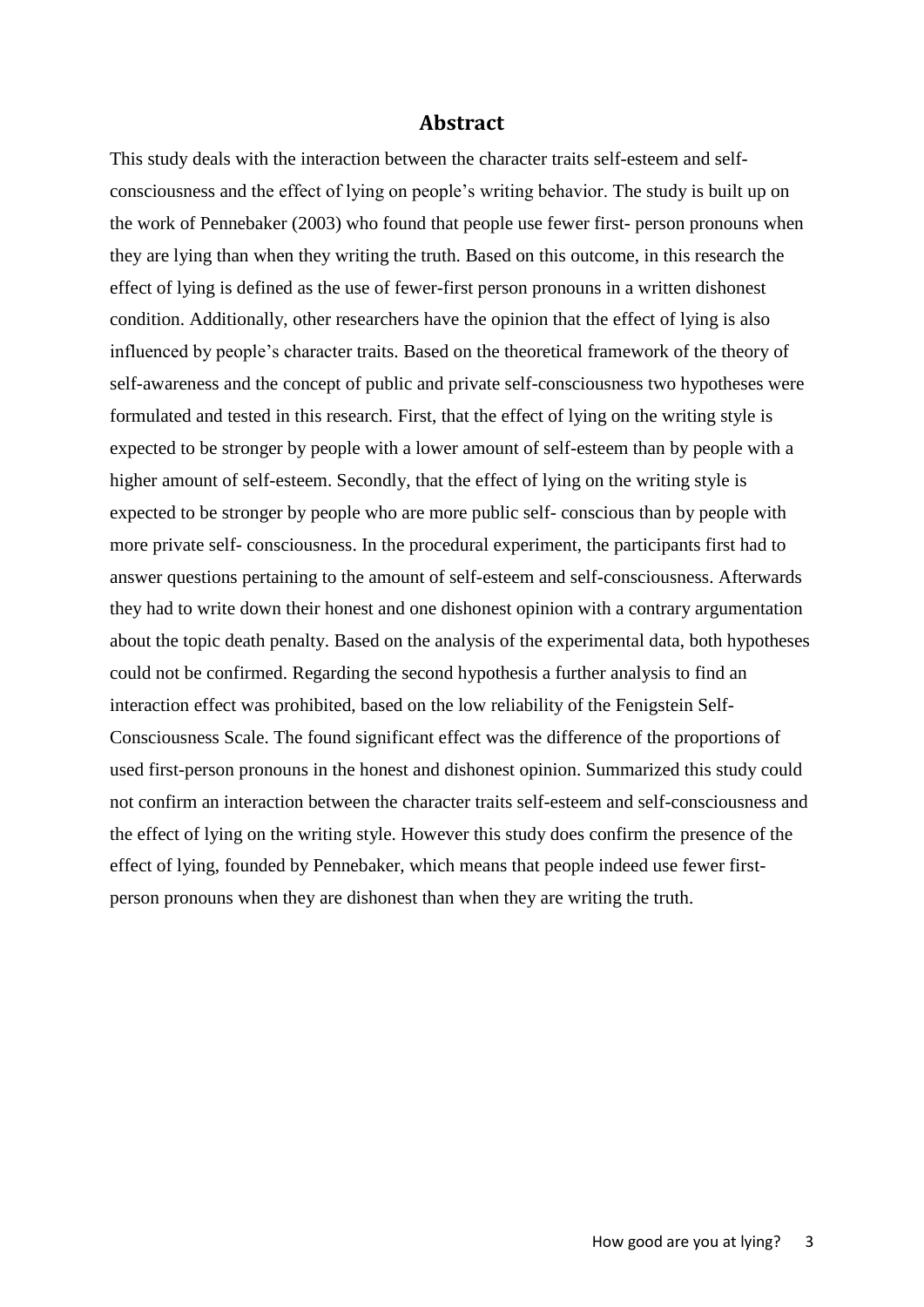## **1. Introduction**

If people take a critical look at their lives, surely everybody can remember a situation where they lied to somebody or even to themselves about something. In our society it is common to lie in all kinds of interaction and communication, because it is a fact of social life (DePaulo, Kashy, Kirkendol, Wyer & Epstein, 1996; Conrads, Irlenbusch, Rilke & Walkowitz, 2013). People lie out of many different motivations such as self-protection, the protection of others, to achieve or avoid consequences, unpleasantness or stress, to escape punishment or simply because it is sometimes easier that way (Erat & Gneezy, 2011; Conrads, Irlenbusch, Rilke & Walkowitz, 2013). The problem is that every person has a different opinion about when it is acceptable to lie and when lying goes too far. This is a critical point to keep in mind that some people draw that line of acceptability late. Some people would do anything for their beloved persons, even if there is a possible risk that a third innocent party gets harmed. For example to lie about the circumstances of a crime or giving a beloved person a fake alibi for the time of a crime to protect that person. This could lead to the consequence that the crime investigators are not able to arrest a person who, they are sure of, is guilty because there is not enough proof of the person's guilt.

The problem is that people are getting good practice in lying because it is a daily life event, so it gets hard to recognize if people are saying the truth or if they are telling a lie (Frank & Ekman, 1997). So what are possible starting points to reduce the transgression or the misuse of lying?

One possible way of solving the problem is to find an effective method to detect a lie, which, according to Frank and Ekman (1997) a lot of researchers already worked on. For example the invention of the polygraph in 1921 or "Facial action coding system" developed Ekman in the 1070's by (Frank & Ekman, 1997). According to Weinberger (2010) and Frank and Ekman (1997) both methods do not work flawlessly and also only on some people but not on all people in general. Weinberger pointed out an important problem saying that lie detection methods do not work similar on every individual, based on the simple fact that every individual is different. For instance people have different motivations to lie, diverse opinions about the acceptance of lying and different amounts of comfort they feel when they are being dishonest (Conrads, Irlenbusch, Rilke & Walkowitz, 2013; Newman, Pennebaker, Berry & Richards, 2003).

Frank and Ekman (1997) and also Mullen and Nadler (2008) pointed out another critical problem regarding the focus point of lie detection researches in the past, which mostly was focused on the non-verbal lying behavior. Therefore, it is necessary to search for alternative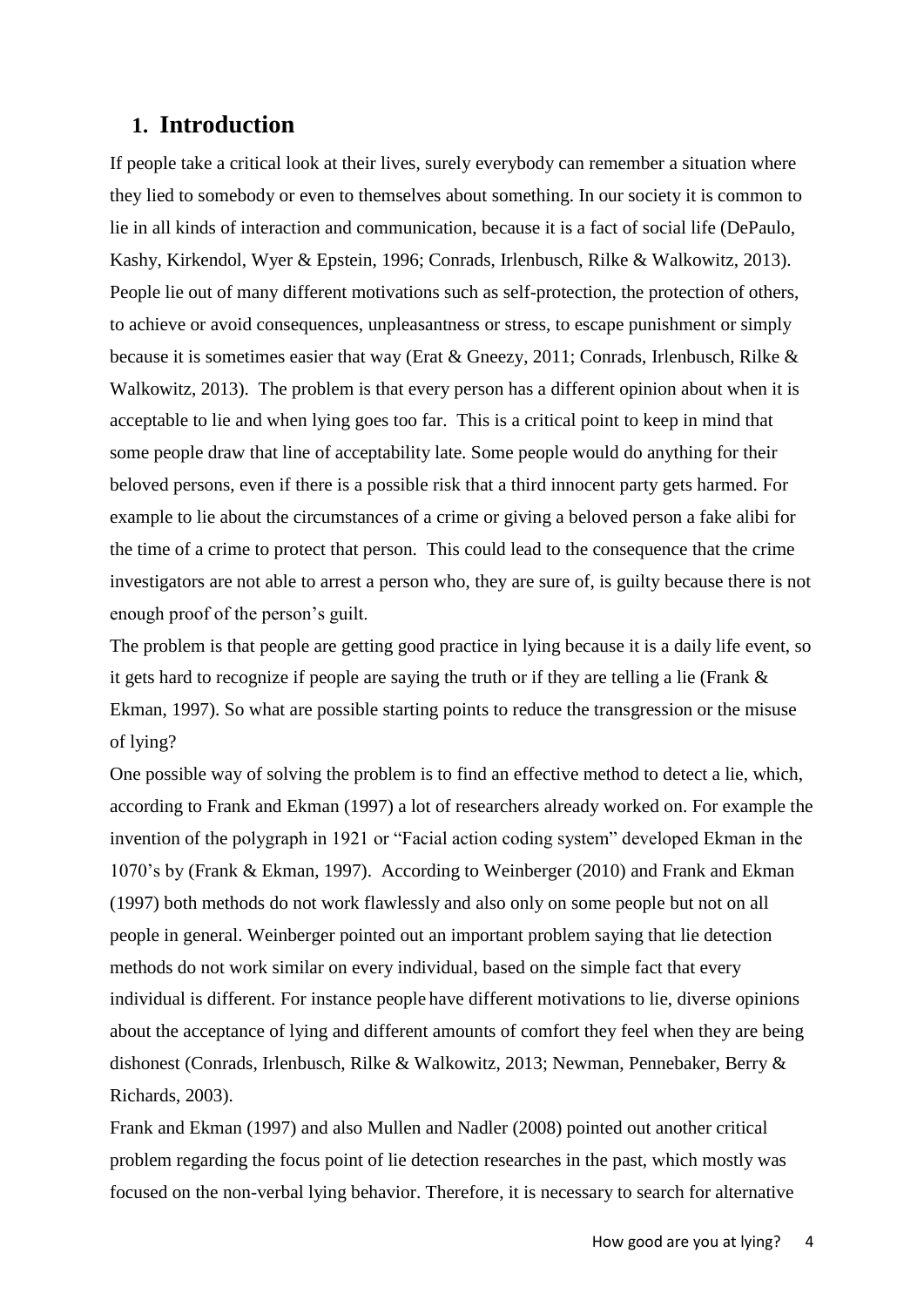ways to measure the deviation of behavior when people are lying, apart from the non-verbal behavior

Summarizing, it can be said that the field of lie detection still needs more research and new developments to invent a method which is applicable on every individual by involving people's different characters or motivations to lie and also which is not just focusing on the non- verbal behavior (Frank & Eckman, 1997; Weinberger, 2010).

In 1968 Jaques Lacan said "Language is the bridge to reality". Reading a person's narration can reveal a great deal of information about the writer's motives, emotion, character and other underlying thoughts. Not only through the content of the narration, but also through the used writing style of the person (Pennebaker, Mehl & Niederhoffer, 2003). Sigmund Freud indicated that people have more control over the content of their writing but less control over the way they are writing. In other words the writing style can sometimes expose more the truth than the content does (Newman, Pennebaker, Berry & Richards, 2003; Pennebaker, Mehl & Niederhoffer, 2003). Pennebaker and his colleagues shared this opinion and focused in their researches on the possible effect lying might have on people's writing style. They argued that use of self-references in a statement, automatically implies the ownership of that statement which leads people to refer to themselves less often when they are lying. The motivation for that lying behavior is that people want to be less responsible for the lie and also want to distance themselves from it. By evaluating fake and honest statements of their research participants, they indeed found that people refer to themselves less often when they were lying as when they were saying the truth (Newman, Pennebaker, Berry & Richards, 2003; Pennebaker, Mehl & Niederhoffer, 2003). Consequently, having a closer look on the writing style might be an alternative way to measure deviations between honest and dishonest behavior. This means that Pennebaker research is part of the theoretical framework in the present research.

The argument by Pennebaker about people's motivation to refer to themselves less often when they are lying is also an interesting point. Arguing that the one problem of the lie detection field is that every person is different. Duval and Wicklund (1973) used the same argumentation as Pennebaker for their research. In addition they also found that making people aware in a lying situation motivates them to refer more to themselves than before. Partly based on those results they formulated the theory of self-awareness, which is a part of the theoretical framework of the present research as well (Vorauer & Ross, 1999; Duval & Wicklund, 1973). This research outcome surmises that also other personality traits motivate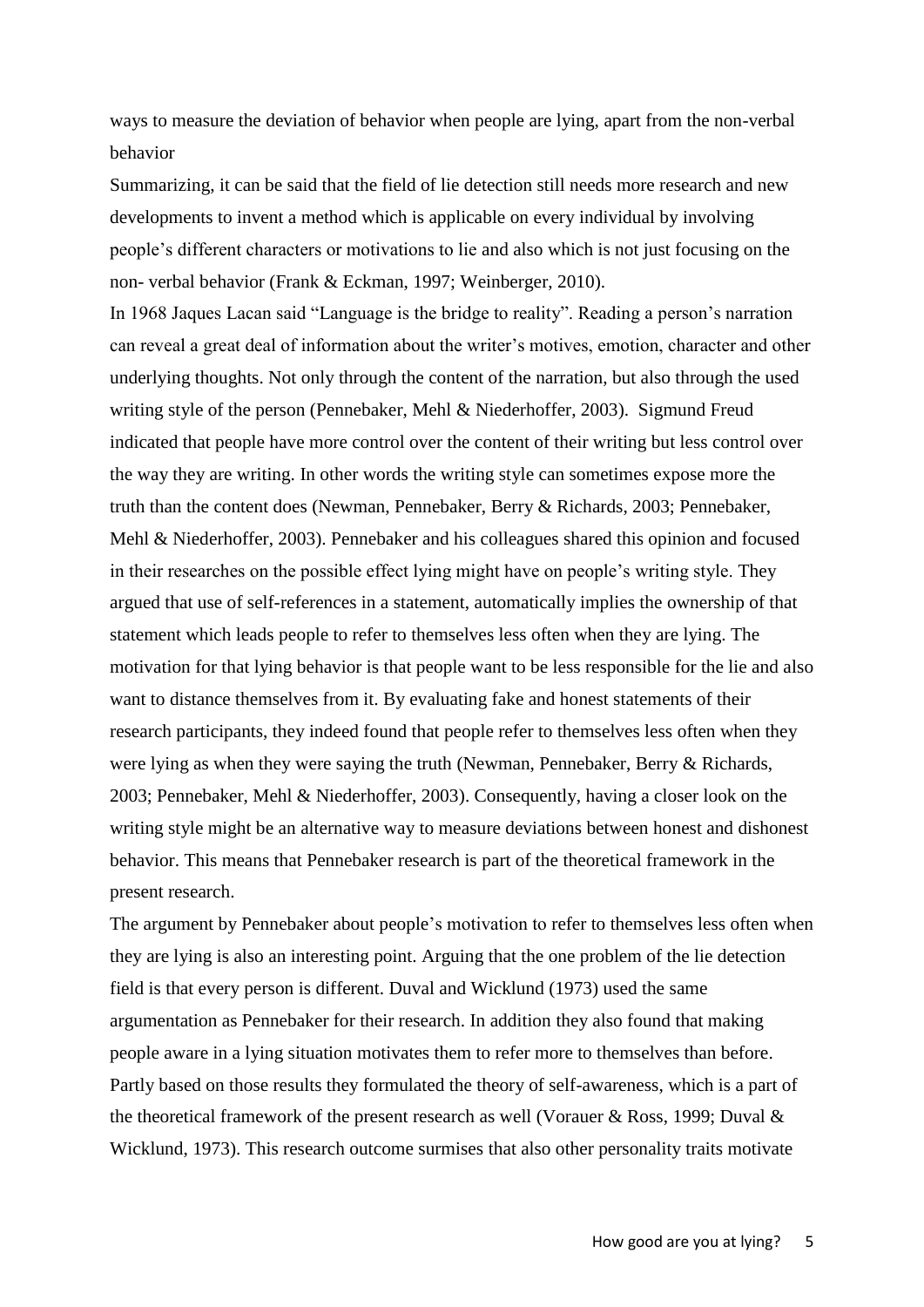people to be less affected by the self-protective lying behavior, for example the character traits self-esteem and self-consciousness which are influencing factors for self-protection.

Based on the above mentioned knowledge the following research question is formulated:

*Do the character traits self-esteem and self-consciousness influence the writing behavior when people are lying?* 

The results collected in this research could support the findings of Pennebaker and the idea of the influence of the character traits. Also it could be a motivation for future studies in this field.

## **2. Theoretical Framework**

#### **2.1. The effect of lying**

As already mentioned above Pennebaker and his colleagues Newman, Berry and Richards (2003) focused on the relation between people's writing style and lying or to be more accurate, the use of specific words and word constructions in dishonest and honest narrations. By counting the use of words they found that people used more negative emotion words (sad, angry, hate), more motion words (run, walk, go), fewer third- person (he, she, it) and fewer first- person pronouns (I, me, my) in their stories when they were lying (Newman, Pennebaker, Berry & Richards, 2003). The use of fewer first-person pronouns was also a result of the research of Knapp, Hart and Dennis research in 1974. They argued that the reason for using fewer first- person pronouns lies in the fact that people want to distance themselves from the lie they are telling. They do not want to be responsible for the consequence and therefore talk about themselves less often (Newman, Pennebaker, Berry & Richards, 2003). Pennebaker goes along with this argumentation as already mentioned in the introduction.

The usage of first- person pronouns can be seen as the deviation between normal writing behavior and lie behavior. More specific they found an effect of lying on people's writing behavior which is the use of fewer-first person pronouns.

The study of Duval and Wicklund (1973) also focused on the use of first person pronouns in a lying situation, but more importantly they researched the effect of self-awareness on the effect of lying. In their experiment they made the participants aware of the fact that they need to lie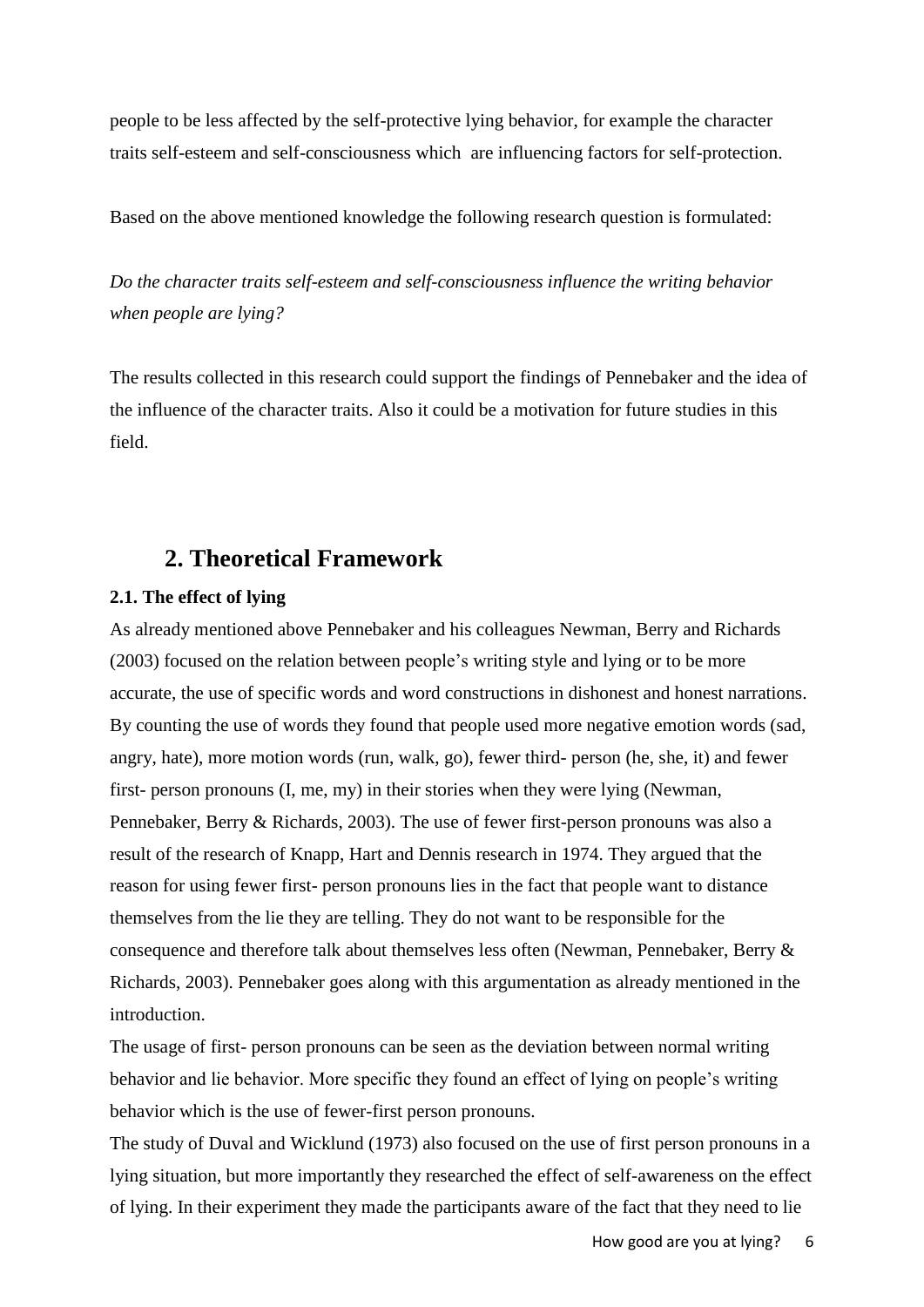in the experiment which automatically made them lie more consciously. They found that the effect of lying on the use of first-person pronouns was less present by people who were made aware of the situation. This means people were more likely to perform honest behavior in a lying situation by referring to themselves more often within the written narration (Duval & Wicklund, 1973).

So what do people think about themselves in a situation where they have to lie? Does the awareness alone lead to the reduction of the effect of lying or what are the underlying personality traits which lead to the possibility of being more self-aware?

#### **2.2. Self- Esteem**

According to the theory of self-awareness people are not really self-focused individuals in general. But when people are made aware of a situation where they are being the center of attention, they are automatically forced to be more self-focused on their own behavior (Vorauer & Ross, 1999; Duval & Wicklund, 1973; Ickes, Wicklund & Ferris, 1973). This means people think about their thoughts, feelings, important personal values and personal important societal values, which make them compare themselves with their self-defined societal standards and to recognize possible discrepancies between the reality and those standards (Vorauer & Ross, 1999; Kassin, Fein & Markus, 2011). The theory of selfawareness points out that people cope with those self-discrepancies in basically two ways. The first way is the reduction of the discrepancies through a behavior change. People shape their behavior to fit into their own defined personal and societal standards and their selfconcepts. The second way to cope with the discrepancies is to escape the self-awareness. This means that people shut down their thoughts about themselves without changing their behavior. Which way people choose is depending on the amount of self-esteem which defines the motivation a person has, to reduce their discrepancies.

Linking this theory to the present research it can be said that people with a lower amount of self-esteem cannot reach the motivation to change their behavior and to adapt to the lying situation. This means they will perform the expected effect of lying, described above, by using fewer first-person pronouns in the lying situation. Also, it can be assumed that people with lower self-esteem deal with a lot of self-discrepancies they cannot minimize, because they do not have the motivation to change their behavior. This could imply that those people are less satisfied with themselves in general and less confident about their own abilities. This lack of confidence could make them care a lot about the opinion of other people, which could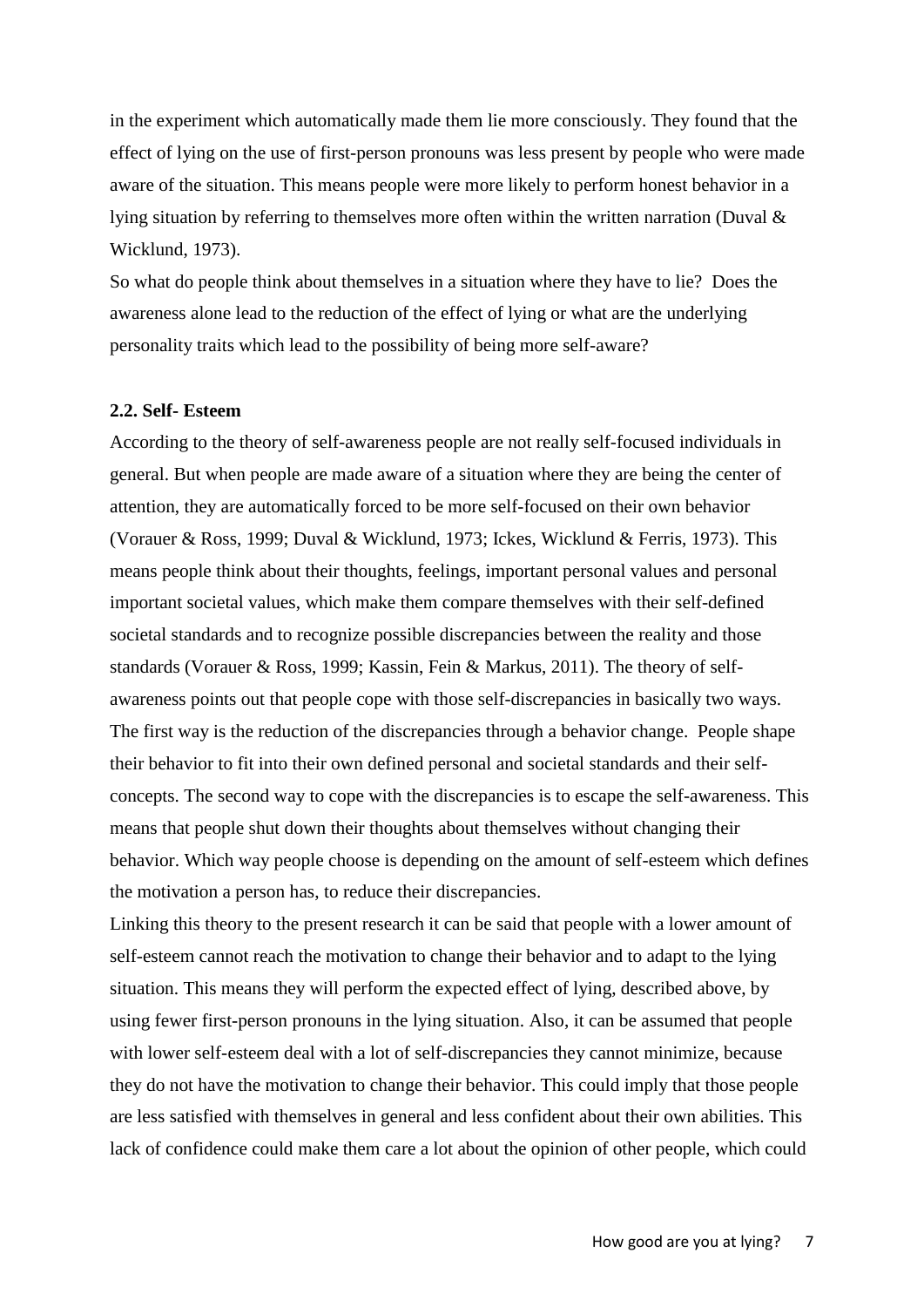reinforce the effect of lying, because they are scared about what other people think of them, when they are telling a lie.

In contrast, people with a higher amount of self-esteem will try to adapt to the lying situation by changing their behavior, which means that the effect of lying might be less affective. Furthermore, it can be assumed, that more self-esteem implies more confidence, which means they those people do not really care what other people think of them. Therefore they will not intentionally try to personally distance themselves from the lie, which also could decrease the effect of lying.

#### **2.3. Self-consciousness**

As already described above, when people are aware of themselves, they think about personal and societal values which are important to them (Kassin, Fein and Markus, 201; Vorauer & Ross, 1999; Fenigstein, Scheier & Buss, 1975). According to the concept of public and private self- consciousness people with more private self- consciousness are more triggered by the desire to shape their behavior based on their inner thoughts, feelings and their individuality. On the other hand people who are more public self- conscious are more triggered to shape their behavior based on values or expectations the person think, the society or the audience has. Additionally Mueller (1982) and Eichsteadt and Silvia (2003) found that people with more private self-consciousness use more self-descriptive assertions and firstperson pronouns in a 'fill-in-the-blank' test, than people with more public self-consciousness. For this research it can be predicted, that people, who are more public self-conscious, will be more affected by the effect of lying. It is important to them what other people think, which makes them distance themselves from a lie to put themselves in a better light. Furthermore, it can be predicted that those people also use fewer first-person pronouns in general, which maybe can increases the effect of lying.

On the other hand, people with more private self-consciousness are expected to use more firstperson pronouns in general, which could decrease the effect of lying. Also, they care more about what they personally think of themselves as a person and not about what the society or the audience think of them. So, they might not intentionally try to change their behavior, to stand in a better light for the society. For that reason it can said, that private self-conscious people are less affected by the effect of lying.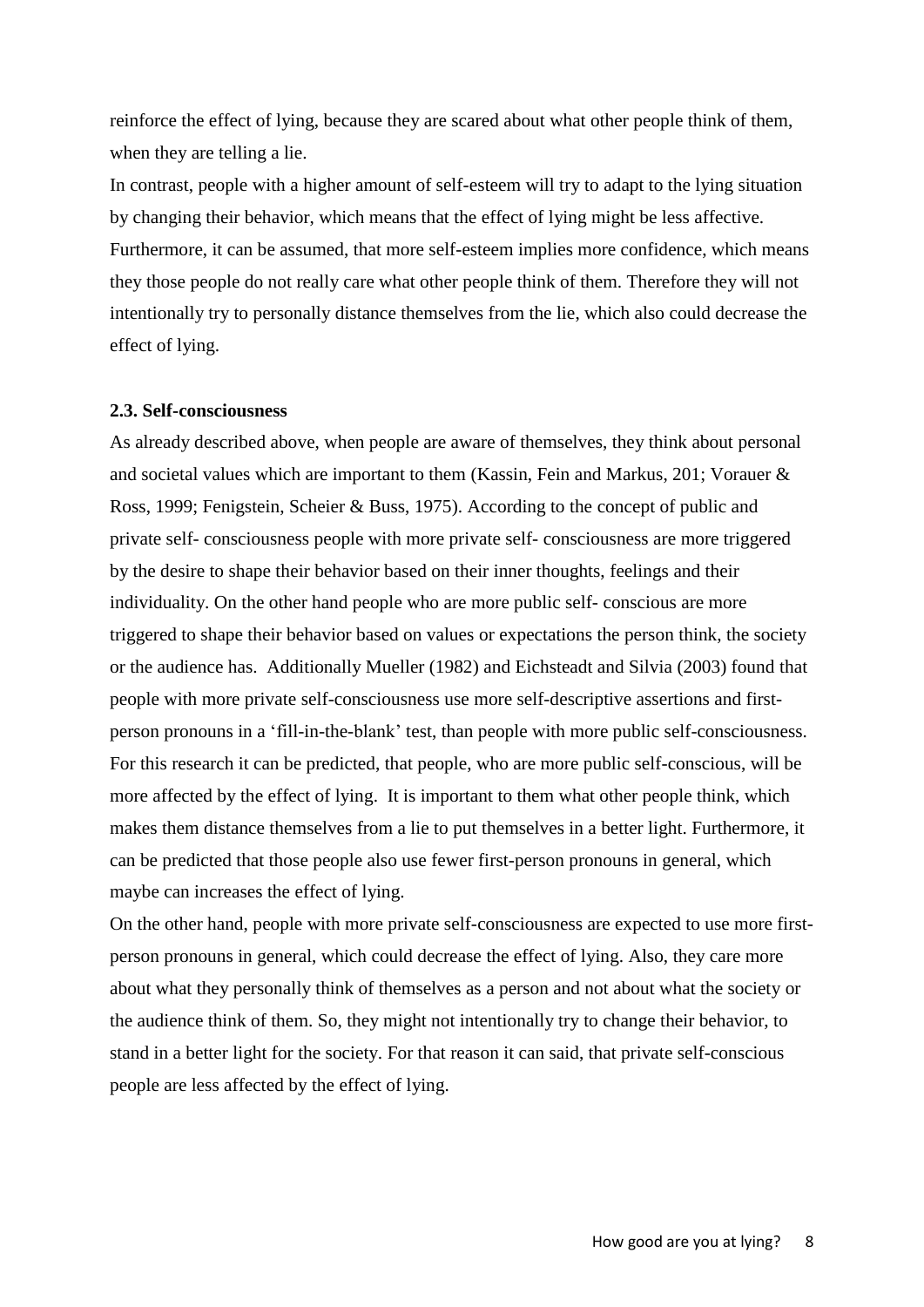Based on the research question and the theoretical framework the following hypotheses are defined:

*Hypothesis 1: The effect of lying on the writing style, which is the use of fewer first-person pronouns, is expected to be stronger by people with a lower amount of self-esteem as by people with a higher amount of self-esteem.*

*Hypothesis 2: The effect of lying on the writing style is expected to be stronger by people who are public self-conscious as by people who are private self- conscious.*

These hypotheses were tested in an experiment in which both assumptions are expected to be confirmed.

## **3. Method**

#### **3.1. Participants and design**

60 people (26 women and 34 men) participated in this research, ranging in the age from 20 up to 70 (M=40.22; SD= 17.10). The participants were mostly students (45%) and employed (43.3%) but also 11.7% were retired; 76.7 % were from Germany, 21.7% from the Netherlands and 1.7% from other countries. Based on the high rate of German participants the whole experiment was carried out in two languages: German and English. The research was an experimental design, implemented as an online research, with three different factors and two levels for each factor which makes it a 2x2x2 factorial design. Each independent variable in the experiment is a factor in this design, listed in the table 1 below.

|                                                 |             | <b>Amount of Self Esteem</b> |     | <b>Amount of Self-Consciousness</b> |     |  |
|-------------------------------------------------|-------------|------------------------------|-----|-------------------------------------|-----|--|
|                                                 |             | High                         | Low | High                                | Low |  |
| <b>Instruction of</b><br>Writing the<br>opinion | High<br>Low |                              |     |                                     |     |  |

*Table 1*. Factorial Design of the Experiment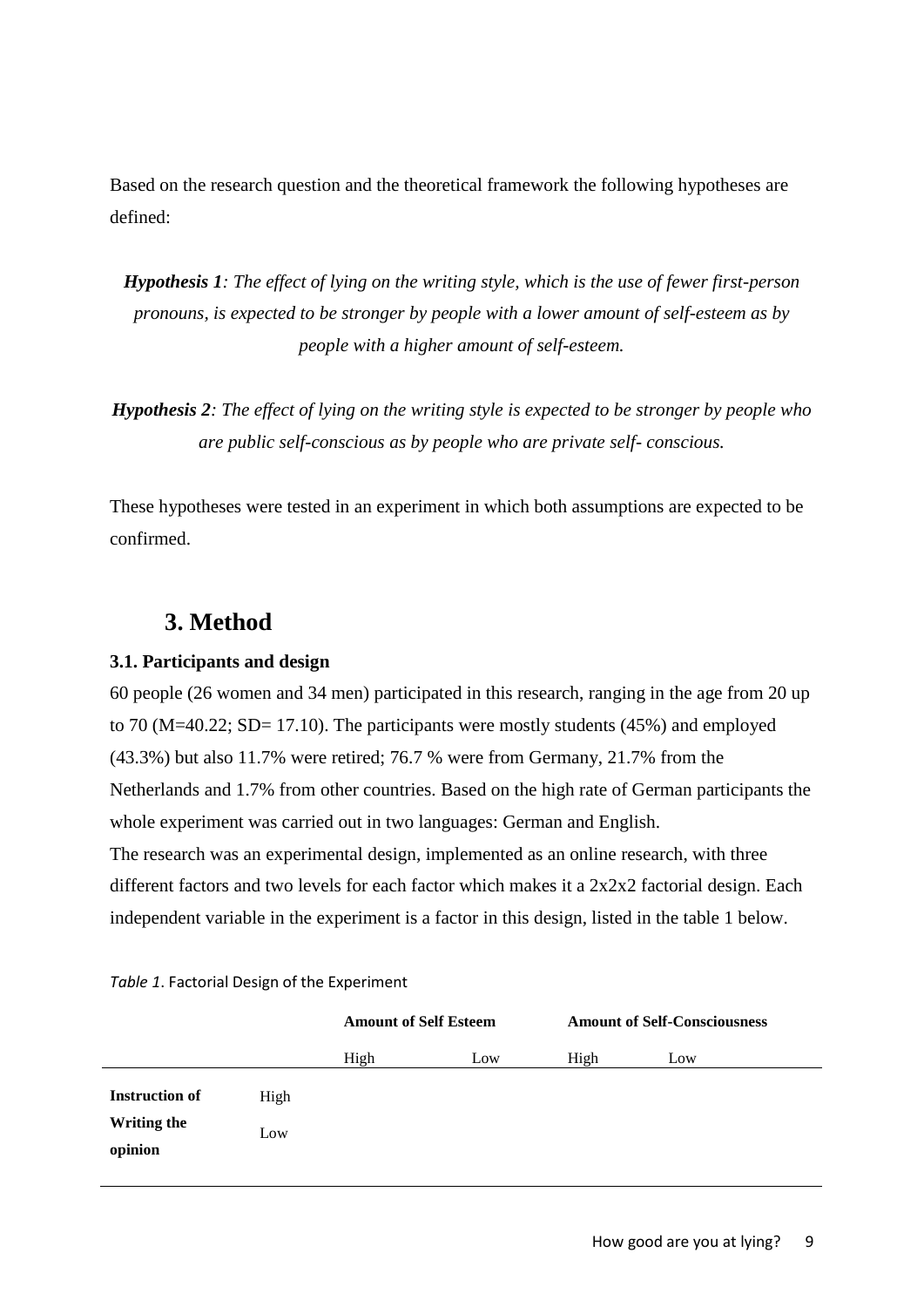The amount of self-esteem and self-consciousness were measured with three different questionnaires: The Rosenberg Self-Esteem Scale, the Heatherton and Polivy Self-Esteem Scale and the Fenigstein Private and Public Self-Consciousness Scale. The third factor contains the two conditions, honesty and dishonesty. In the honest condition the participants had to write down their honest and personal opinion about death penalty, whereas in the dishonest condition the respondents were asked to write down a contrary opinion about death penalty. All respondents participated in both conditions. Also a random factor was added in this factorial design concerning the order of the conditions. This means that some participants first wrote the honest, whereas others first wrote the dishonest opinion about death penalty. The aim of the experiment was to find out the interaction between the amount of self-esteem and self-consciousness and the proportion of the used first-person pronouns in the honest and dishonest condition. That is why the proportion of first-person pronouns is de dependent variable in this research.

#### **3.2. Procedure and Materials**

The respondents were asked to participate in this research via the social media Facebook and via e-mail contact. In the beginning of the experiment the respondents were informed about the procedure of the online survey, the anonymity of their answers, the voluntariness of their participation and that the survey could be stopped at any point.

In the course of the experiment the respondents were asked to provide demographical information. Subsequently they were asked to fill out a questionnaire to measure the participants' amount of Self-Esteem and Self- Consciousness. The questionnaire contained 35 statements about the general feeling about oneself on a scale 5- Point Likert Scale from 1 (strongly agree) to 5 (strongly disagree). The items were extracted out of three officially and global used scales. First the Rosenberg Self-Esteem Scale which is worldwide the most used measuring scale of Self-Esteem containing 10 statements about the general feeling about oneself. For example *"I feel that I have a number of good qualities"* (Heatherton & Wyland, 1991). The Cronbach's Alpha was  $\alpha$  = .80 which indicates an adequate reliability of the Rosenberg Self- Esteem Scale. The second scale which was used in this study was the Self-Esteem Scale established by Heatherton and Polivy (1991). It is built up in the same way as the Rosenberg Self-Esteem Scale with a 5-Point Likert Scale but contains 20 statements concerning the general feeling about oneself, for example: *"I feel satisfied with the way my body looks right now"* With a Cronbach's Alpha of α = .89 the Heatherton and Polivy Self-Esteem Scale also has a large reliability. The Rosenberg Self-Esteem Scale and the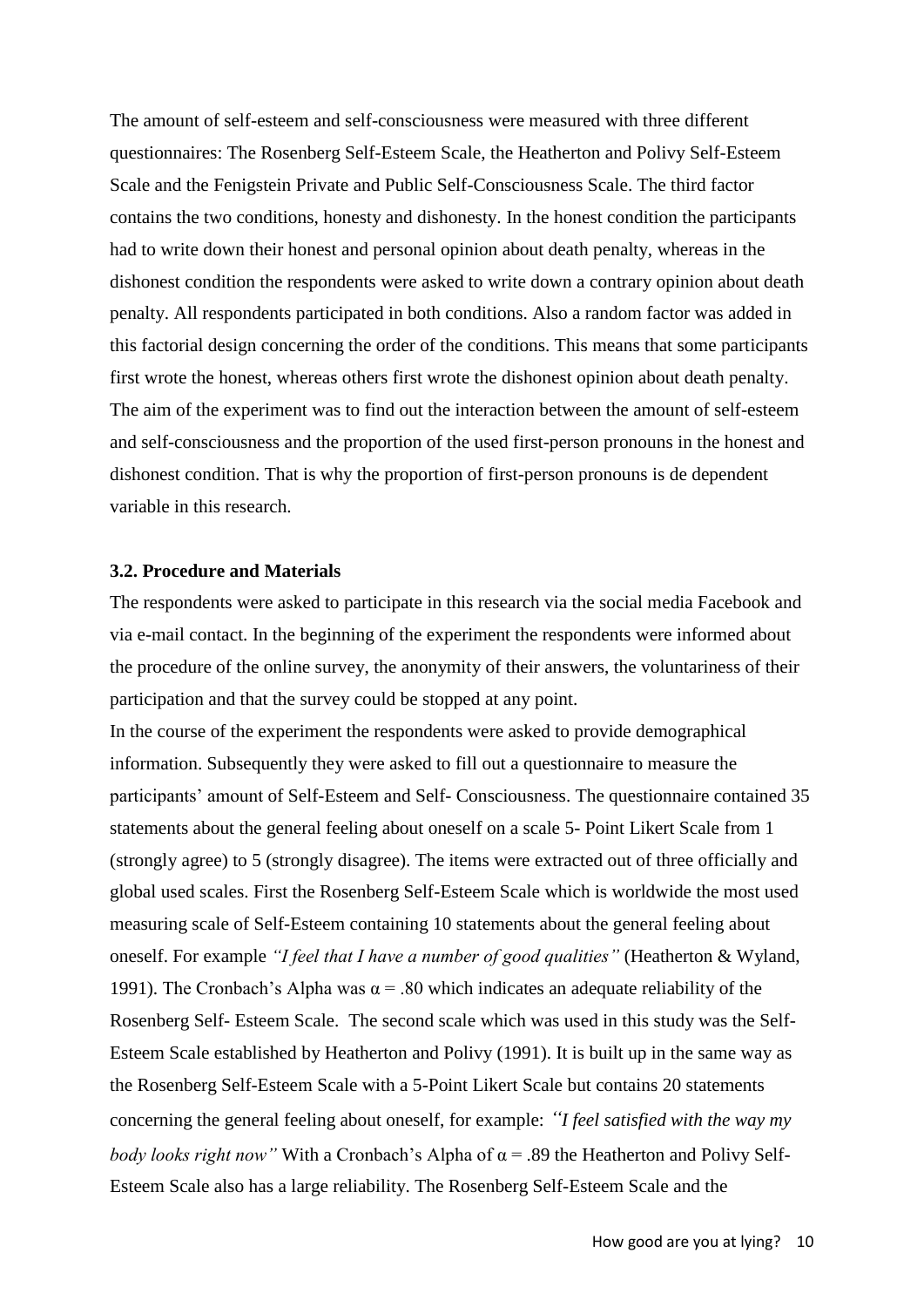Heatherton and Polivy Self-Esteem Scale were combined in one scale to measure the amount of self-esteem of the participants. In the framework of this research, this scale was named "Self-Esteem Scale" and has a high reliability with a Cronbach's alpha of  $\alpha$  = .92. The amount of private and public self-consciousness of the participants was measured with the help of the Fenigstein Self-Consciousness Scale (1975). It partly contains questions out of the Rosenberg Self-Esteem Scale and the Heatherton and Polivy Self-Esteem Scale but also additional questions to measure Private Self-Consciousness ("*I'm constantly examining my motives*") and Public Self-Consciousness ("*One of the last things I do before leaving my house is look in the mirror*"). The evaluation of the reliability of the Fenigstein Self-Consciousness Scale showed a Cronbach's Alpha of  $\alpha$  = .23. By evaluating the inter-item correlation and by deleting a disrupting item to improve the reliability the Cronbach's Alpha was  $\alpha$  = .28. Dividing the Fenigstein Self-Consciousness Scale into its two parts, Private and Public Self-Consciousness, provided a Cronbach's alpha of  $\alpha_{\text{private}} = 0.52$  and  $\alpha_{\text{public}} = .37$ . The deletion of the item "*I'm aware of the way my mind works when I work on a problem"* in the Private Self-Consciousness Scale and of the item " *One of the last things I do before leaving my house is look in the mirror*" in the Public Self-Consciousness Scale improved the Cronbach's alpha to  $\alpha_{\text{private}}$  = .70 and  $\alpha_{\text{public}}$  = .74. Even the improved Cronbach's alphas if certain items would be deleted are not high enough to make the Fenigstein Self-Consciousness Scale reliable. This low reliability prohibits the further use of the Fenigstein Self-Consciousness Scale in this experiment.

Hence the second hypothesis could not be confirmed or discounted to extend of today's research, which will be elucidated later in the discussion of this research.

To prevent that some participants got into a routine by rating all statements in a row on the same scale, some items were formulated in a negative way that the participants had to rate the statements the other way around. To give an example:" *On the whole, I am satisfied with myself.*" as a positive item and "*At times, I think I am no good at all.* "as a negative item. The whole questionnaire of this research is also added in the appendix of this study.

After rating the statements, the participants saw an extract out of an American movie where a man was sentenced to death through a deathly injection. Beforehand, the participants were informed that the movie has an age limit of 16 and that the extract might have controversial scenes but not a brutal content. Also, they were informed about the possibility to continue the research without watching the video.

Afterwards, the participants were asked to write down two different opinions about the topic death penalty with about 300 words for each opinion. Their real personal opinion about death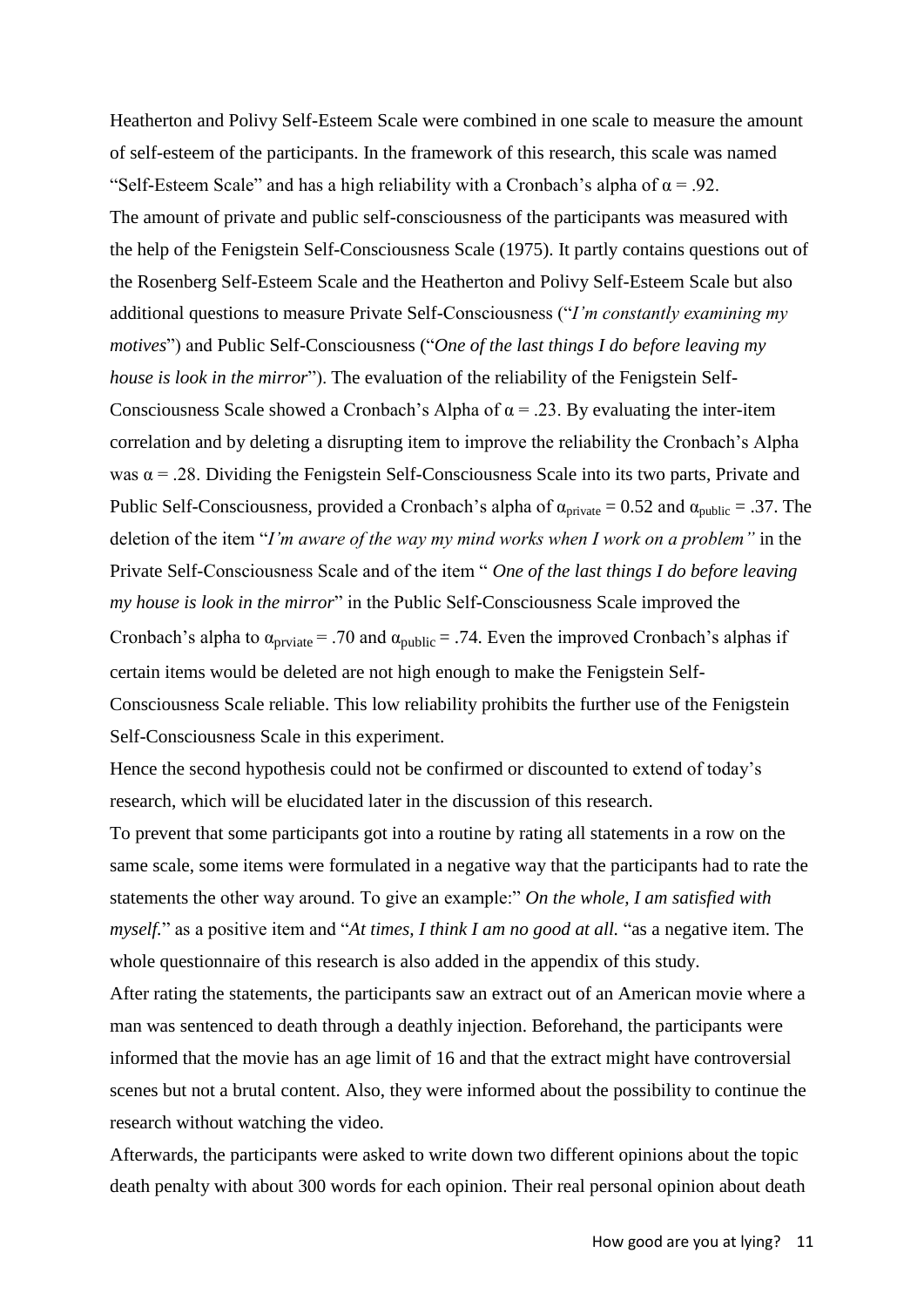penalty and an opinion out of a contrary point of view, which does not correspond with the participants personal opinion. To be clear, in order of this research this two opinions are named "honest" and "dishonest" condition.

To prevent the problem that the participants were not motivated enough to write the same number of words in the second opinion as in the first one, the order with which condition the respondent had to start first, was randomly assigned. Thus some respondents first wrote their personal opinion whereas others first wrote the opinion out of the contrary point of view. To calculate the proportion of first-person pronouns used in each condition, the Linguistic Inquiry and Word Count Method (LIWC) was used (Pennebaker, 1997). The LIWC can measure over more than 2300 words and word structures in any kind of text and different languages. These words are categorized in 70 linguistic categories, like first-person pronouns (I, me, mine), total pronouns (I, them, itself) or anger words (Hate, kill, annoyed) (Pennebaker, Mehl & Niederhoffer, 2003). In the framework of this research, the LIWC method was executed to give information over the percentage of the used words out of the linguistic category "fist-person pronouns".

After the respondents wrote down the two different opinions, they were asked to answer eight more questions about death penalty before they finished the online-study. For example: "*How important is the topic death penalty for you?"* or "*Do you think you succeeded in the task to write an opinion out of a different point of view?*" These questions were formulated to get a better view about what the respondents thought of the experiment. For example if death penalty was an interesting topic to deal with and to spent some thoughts on. Also if the respondents personally thought that they succeeded in writing down an opinion which is not their own so that an evaluation is reasonable. In other words, the answering of the eight questions gave the researcher a better view, whether the participants really understood the whole setup of the experiment and each single task they were required to do. In the end, the participants were thanked for participating in this research and were motivated to ask questions about the research or the results if they are interested.

#### **4. Results**

In this passage, the collect data of the experiment is evaluated in order to test the hypotheses of this research. As already described above, the reliability analysis of the used scales in the experiment prohibited the further use of the Fenigstein Self-Consciousness Scale. For that reason in the following analysis only the Self-Esteem Scale, consisting out of the Rosenberg Self-Esteem Scale and the Heatherton and Polivy Self- Esteem Scale, is considered.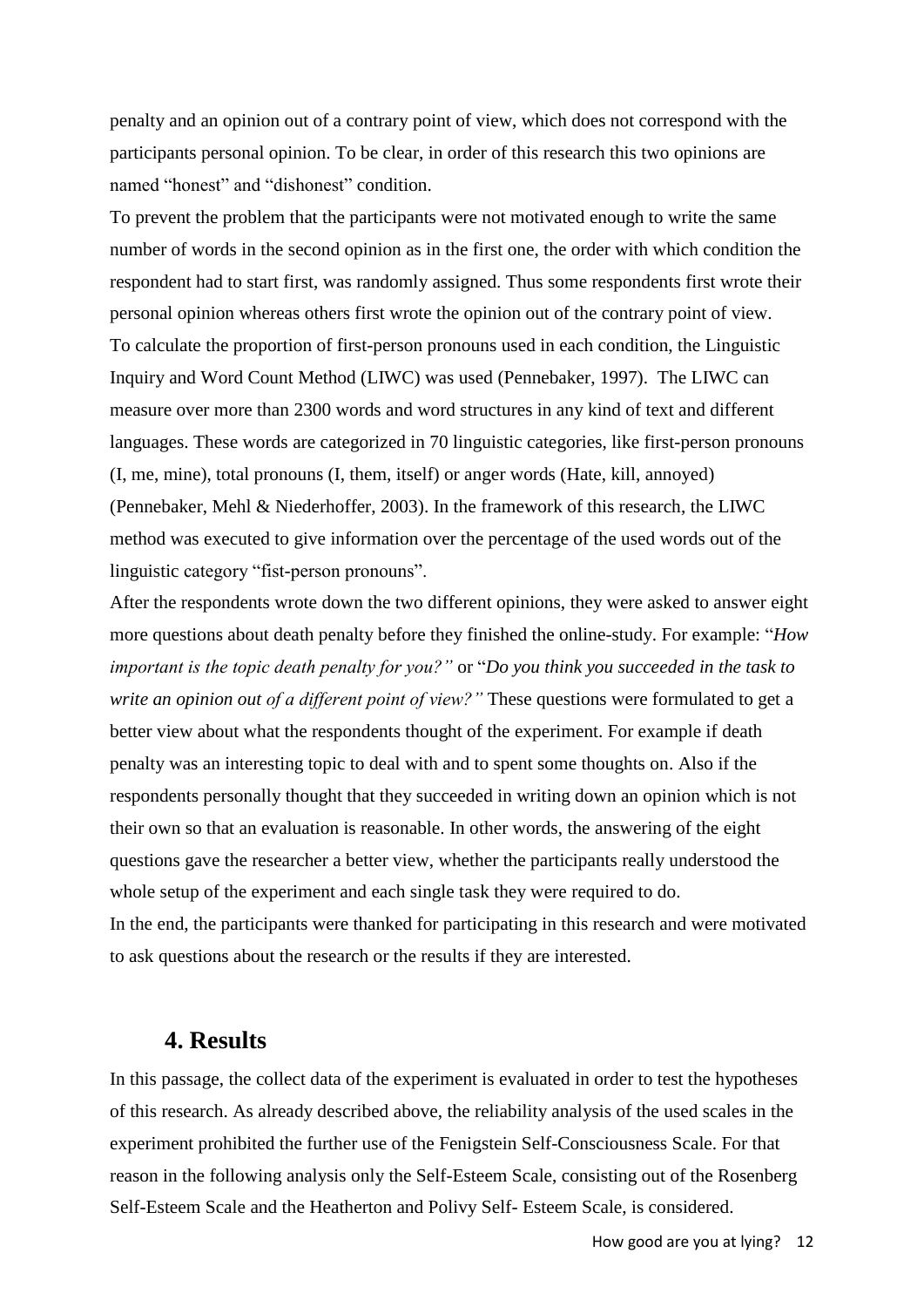To test the first hypothesis a median split of the Self-Esteem Scale was carried out. In other words the total score on each scale was dichotomized into the categories "higher than the median" and "lower than the median". With this method it was easier to evaluate a variance of the scores between the participants. 30 participants scored higher than the median of 2.03 on the 5-point Likert scale of the Self-Esteem Scale, which is half of the participants. With the help of the LIWC program all words, which the participants wrote in each condition, were counted and the percentage of the used first-person pronouns was calculated. To make sure that the participants wrote a resembling number of total words in each condition a Paired-Sample T-Test was executed, which confirmed no significant difference between the total number of words in the two conditions honesty and dishonesty (t  $(59) = 0.62$ ,  $p > 0.05$ ). To test if the order of the conditions had an influence on the number of the total words and proportion of first-person pronouns written in the each condition, a Repeated Measure Analysis was used. The result of the analysis showed no significant influence of the chance in which order the experiment was performed on the total number of words and the proportion of first-person pronouns in each condition ( $F<sub>First-person</sub>$  (1, 51) = 0.84, p > 0.05;

 $F_{\text{All words}}(1,58) = 1.04$ , p > 0.05). Table 2. gives an overview over the total amount of words and the different percentages of the proportion of fist-person pronouns in each condition.

| <i>Lable 2</i> . Overview over the LIWC output |    |        |       |  |  |  |  |
|------------------------------------------------|----|--------|-------|--|--|--|--|
| Variable                                       | N  | Mean   | SD    |  |  |  |  |
| <b>Total words Dishonesty</b>                  | 60 | 166.25 | 92.94 |  |  |  |  |
| <b>Total words Honesty</b>                     | 60 | 162.60 | 98.32 |  |  |  |  |
| First-person Dishonesty (%)                    | 53 | 1.36   | 1.28  |  |  |  |  |
| Frist-person Honesty (%)                       | 53 | 2.31   | 2.31  |  |  |  |  |
| $N$ (valid)                                    | 53 |        |       |  |  |  |  |
| Missing                                        | 7  |        |       |  |  |  |  |

*Table 2.* Overview over the LIWC output

To test the first hypothesis also a Repeated Measures Analysis of Variance was executed. This analysis could also be named a Mixed-Design Analysis of Variance, because it compares the two conditions honesty and dishonesty for each participant (within-subject factor) and the amount of Self-Esteem (table 3) between each participant (between-subject factors).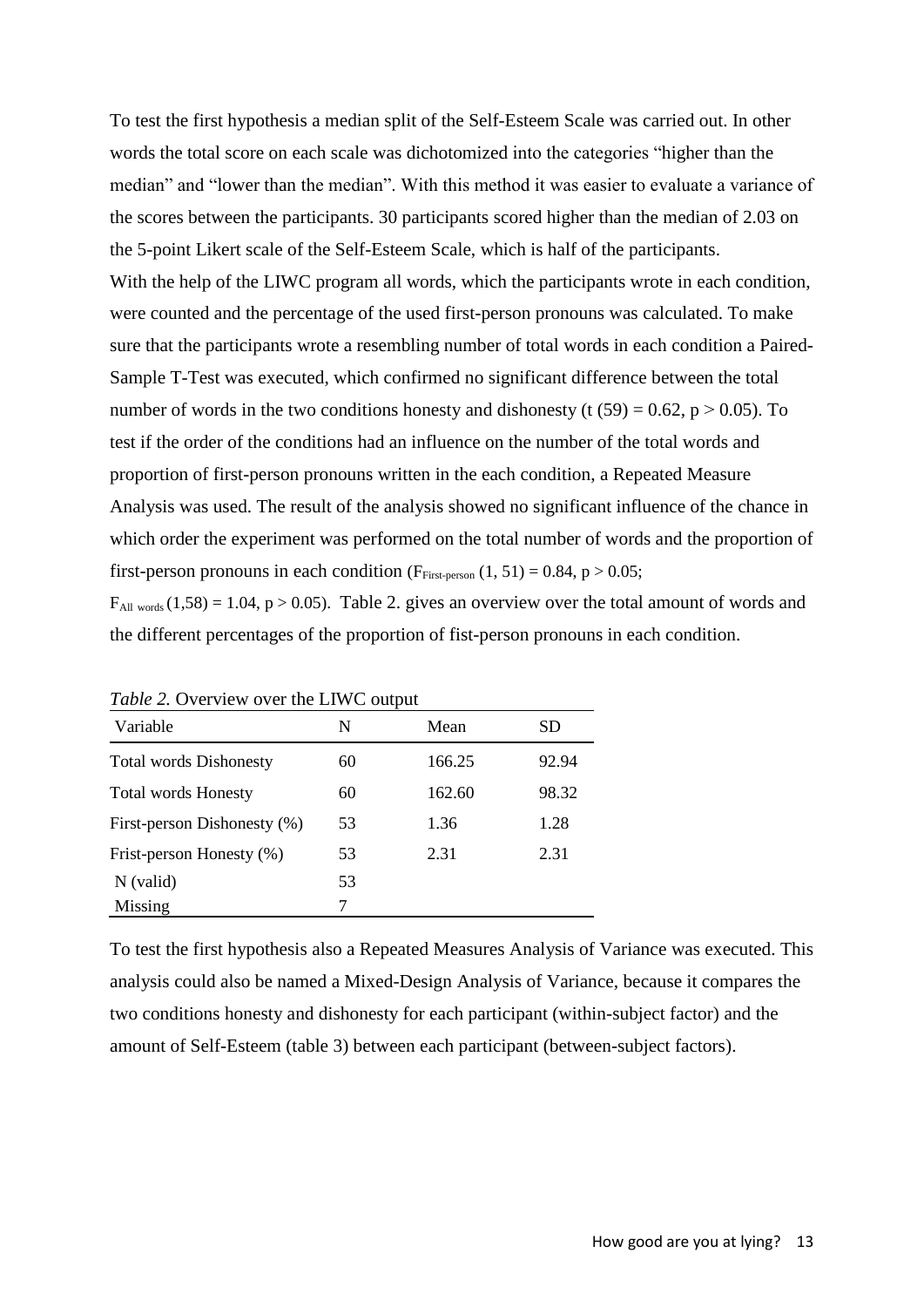## *Table 3*. Repeated Measure Analysis of Variance of the Conditions Honesty and Dishonesty and the Self-Esteem Scale

| Effect                                        | Mean Square | df | F    | Sig. |
|-----------------------------------------------|-------------|----|------|------|
| Honesty and Dishonesty                        | 23.50       |    | 8.32 | .006 |
| Self-Esteem Scale                             | 1.65        |    | .38  | .536 |
| Honesty and Dishonesty *<br>Self-Esteem Scale | .28         | 1  | .13  | .714 |
| Error(Lie or Truth)                           | 2.82        | 51 |      |      |

The outcome of the analysis showed a significant difference between the proportion of firstperson pronouns in the honest condition and the dishonest condition  $(M<sub>honest</sub> = 2.31)$ ;  $SD_{honest} = 2.31$  versus  $M_{dishonest} = 1.36$ ;  $SD_{dishonest} = 1.28$ ;  $F(1, 51) = 8.32$ ,  $p < .05$ ). However there was no significant difference between the scores of the participants on the Self-Esteem Scale (F  $(1, 51) = .38$ , p > .05). More important there was no significant interaction effect between the honest and dishonest conditions and the score on the Self-Esteem Scale  $(F(1, 51) = .13, p > .05)$ . Summarized the first hypothesis could not be confirmed. At the end of the research the participants were asked to answer some questions about the topic death penalty and the research itself. Nearly 70 % of the participants rated the importance of death penalty for themselves between "very important" and "somewhat important". Moreover 84 % were confident that they succeeded in writing down an opinion out of a different point of view, although 45 % of the participants rated the difficulty of taking the position of a person with a different point of view between "difficult" and "somewhat difficult".

### **5. Discussion**

The aim of this research was to find out, whether there is an interaction between the character traits self-esteem and self-consciousness and the effect of lying on people's writing style. The effect of lying was defined as the use of fewer first-person pronouns when people write down a dishonest opinion. The first hypothesis researched in this study was that the effect of lying was expected to be stronger by people with a lower amount of self-esteem as by people with higher amount self-esteem. The second hypothesis was that the effect of lying is expected to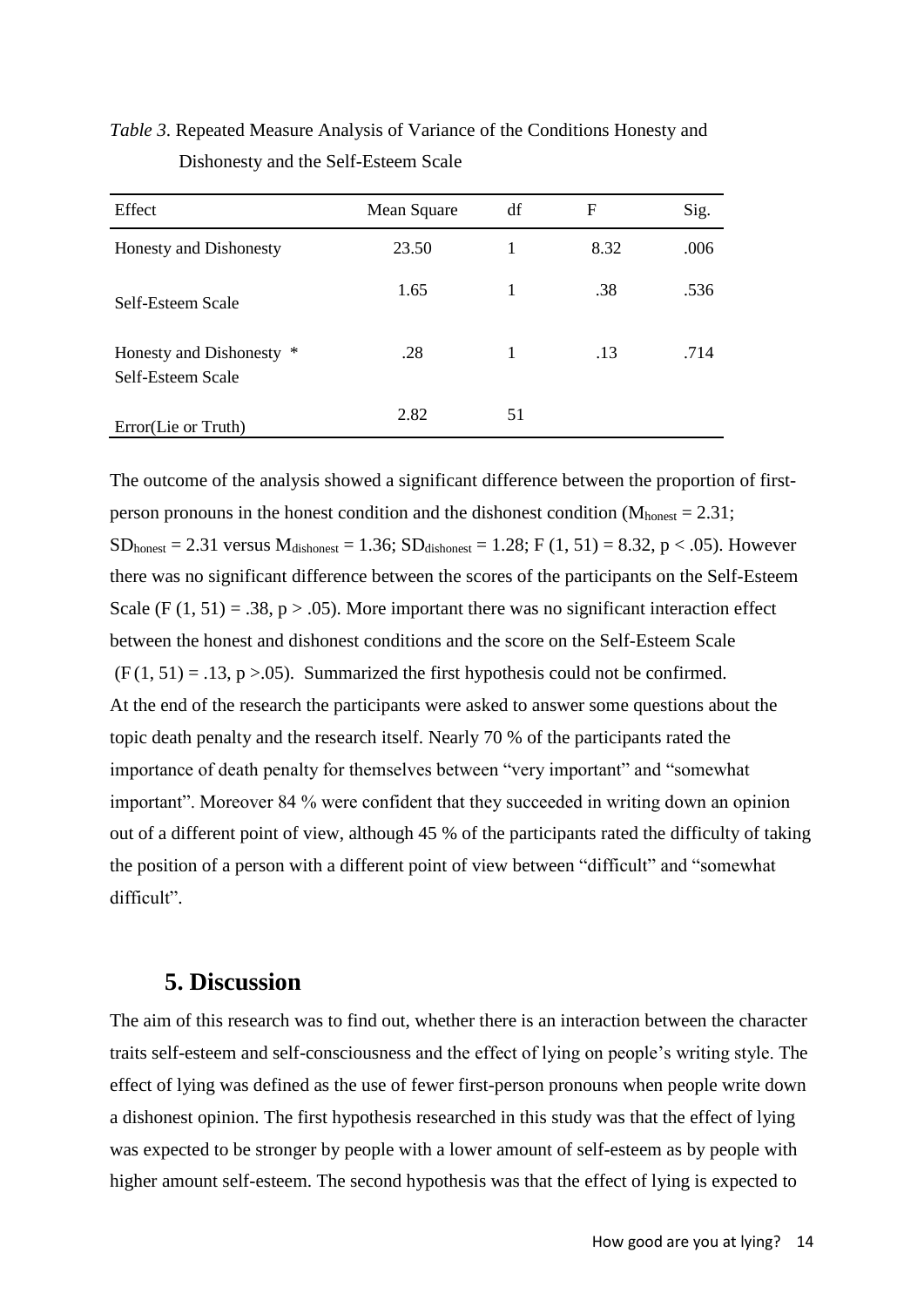be stronger by people who are more public self-conscious as by people, who are more private self-conscious.

Based on the evaluation of the experimental data both hypotheses could not be confirmed. Testing the first hypothesis, the results of the evaluation displayed no significant interaction between the character trait self-esteem and the effect of lying, which means it could not be confirmed that people with a lower amount of self-esteem used fewer first- person pronouns than people with higher amount self-esteem.

Regarding the second hypothesis a further analysis, to find an interaction effect between selfconsciousness and the effect of lying, was prohibited, based on the low reliability of the Fenigstein Self-Consciousness Scale. This means no statement about the influence of selfconsciousness on the effect of lying could be made in the frame of this research. In a nutshell, both hypotheses were not supported by the outcome of this study and therefore need to be rejected.

What are the reasons for this outcome?

Based on the fact that the evaluation confirms an effect of lying on people's writing style, which means that the participants indeed used fewer first-person pronouns in dishonest condition as in the honest condition, could lead to the assumption that the used method in the experiment, to detect the effect of lying, was successful. Accordingly, writing down one honest and one dishonest opinion about death penalty was a good solution to represent a lie and truth condition. This is also confirmed by the answers of the participants about death penalty and the experiments itself in the end of the experiment. Most of the participants thought that death penalty is an important topic for them. This means, that it is a topic of interest where everybody as an opinion about. Moreover, most respondents shared the opinion that they succeeded to write down a dishonest opinion, even though, it was not easy to provide arguments.

Summarizing, the significant effect confirms the effect of lying, founded by Pennebaker (2003). Pennebaker and also of Knapp, Hart and Dennis (1974) pointed out that the reason for the effect of lying might be, that people try to depersonalize from themselves when they are lying (Newman, Pennebaker, Berry & Richards, 2003). This conclusion can also lead to another explanation about the effect of lying found in this research. During the present experiment the respondents never got the instruction to "lie", but only the instruction to write down an opinion out of a contrary point of view. Based on this instruction it could be argued, that the depersonalization and the effect of lying might also already occur when people write down an opinion, which does not confirm their own personal argumentation. If this is true it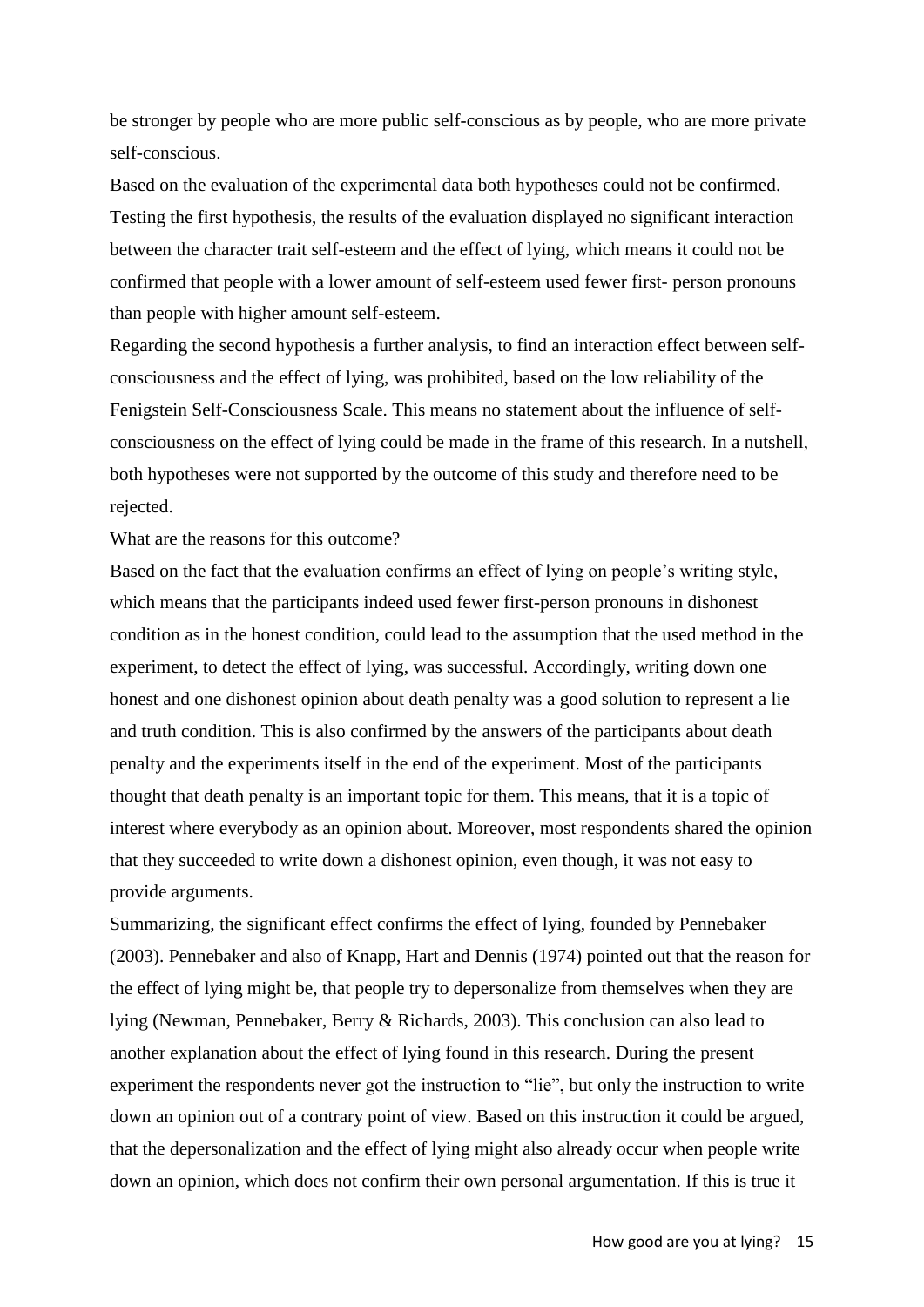means, that the effect of lying can be expanded to all kinds of situations where people write down something which undermines their personal perception. This is a really important point which could be an addition to the work of Pennebaker.

Assuming, that writing down an honest and dishonest opinion about death penalty was a successful method to measure the effect of lying, the problem, why both hypotheses could not be confirmed, could be found in the used questionnaire. The analysis could not detect a significant difference between the scores of each participant on the Self-Esteem Scale. Hence, a significant interaction effect between the different amounts of self-esteem for each participant and the effect of lying could also not be detected. One reason might be that the used Self-Esteem Scale measures self-esteem in general but without any relation to honesty and dishonesty. This non-existent coherence between the two parts of the experiment might have confused the participants. Also, all 35 items of the scale had to be rated on a 5-point Likert scale, which could have led the participants to rate each item automatically in the same way, without reading it correctly or thinking about is more intensively. Additionally, some items might have been too personal for some respondents, so that they did not answer them honest, although it was an anonymous experiment.

The Fenigstein Self-Consciousness Scale brought up the problem of a low reliability, so that further analysis was prohibited. Evaluating this low reliability, the above mentioned generalization, the one-sided possibility of answering the items on a 5-point Likert scale and the thought of a lack of anonymity, also might have been influencing factors. The Fenigstein Self- Consciousness Scale consisted out of 8 items, 4 items for the private and the other 4 items for the public self-consciousness. A total amount of 8 (4) items for one scale might not have been enough for measuring self-consciousness.

Also the theoretical framework needs to be reflected to find possible reasons for the research outcome. The theory of self-awareness points out, that by making people aware of a situation they are automatically becoming aware of themselves. Only when people become aware of themselves they can deal with their self- discrepancies. Either they deal with the discrepancies and minimize them through behavior change (high amount of self-esteem) or they escape selfawareness without dealing with self- discrepancies (low amount of self-esteem). In relation with the present study it can be concluded that the created dishonest situation in the experiment indeed made the participants aware of the situation but it was not enough to make them aware of themselves. The step to reach self-awareness step is required in order to get aware of self-discrepancies. So it can be said that the whole progress of dealing with those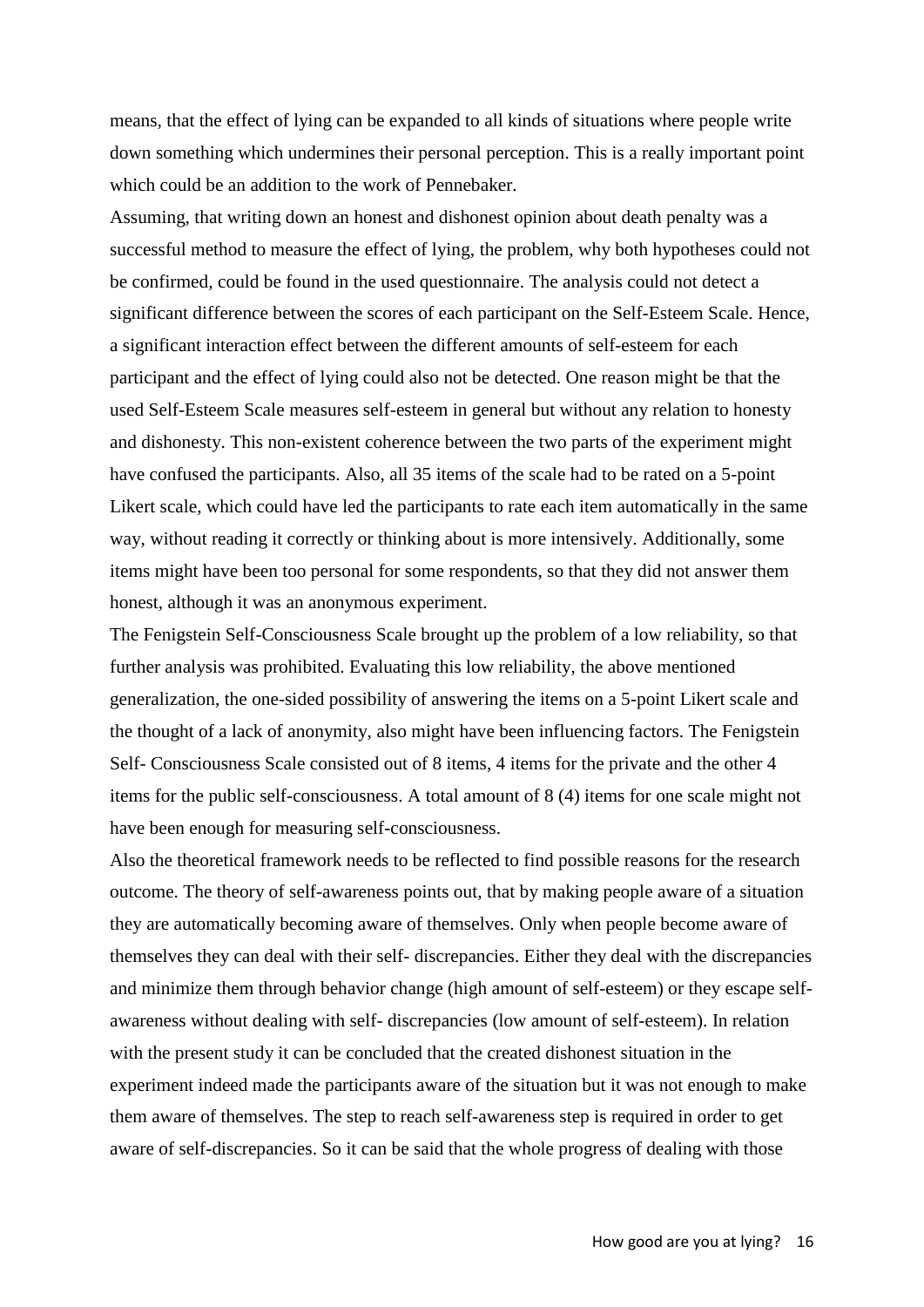discrepancies and the possible behavior change did not happen at all, which means the participants could not chance their behavior as expected.

Regarding the self-consciousness, no statement can be made about the concept of private and public self-consciousness, because it was not part of the deeper analysis.

Apart from the problems concerning the questionnaire, having a closer look at the analysis of the collected data maybe also reveal some possible reasons for the research outcome. To define whether people have a higher or a lower amount of self-esteem a median split of all scores on the Self-Esteem Scale was used. On the one hand this is a good solution, because it shows exactly who has a higher or lower amount of self-esteem. On the other hand this dichotomy gives a limitation of variability, which might have affected the outcome, that there was no significant difference between the scores on the Self-Esteem Scales of the participants. Last, some reasons for the outcome of the research might lie in the whole structure of the experiment. The participants first had to answer all 35 items about their general feeling about themselves, then had to write down two opinions with 300 words each and afterwards they had to answer eight more questions about death penalty. This order of the experiment might have demotivated the participants to continue the research with the same enthusiasm and concentration, hoped by the researcher. Thus, they might not have read all questions and introductions correctly, which may have manipulated their answers and the outcome of the research.

Another cause could be the request of participation and the reward for the participants. Since all respondents were friends or acquaintances of the researcher, their motivation might have been higher than usual to take part on a research but still they did not get any reward for the participation.

## **6. Conclusion**

The hypotheses that the effect of lying is expected to be stronger by people with a lower amount of self-esteem and by people who are more public self-conscious could not be supported within the framework of this research. The analysis of the experimental data showed no interaction effect between the amount of self-esteem and the effect of lying. Moreover an analysis concerning the interaction of a person's self-consciousness and the effect of lying could be conducted based on the low reliability of the Fenigstein Self-Consciousness Scale. On the other hand the evaluation showed a significant difference between the proportion of first-person pronouns used in the honest and dishonest condition.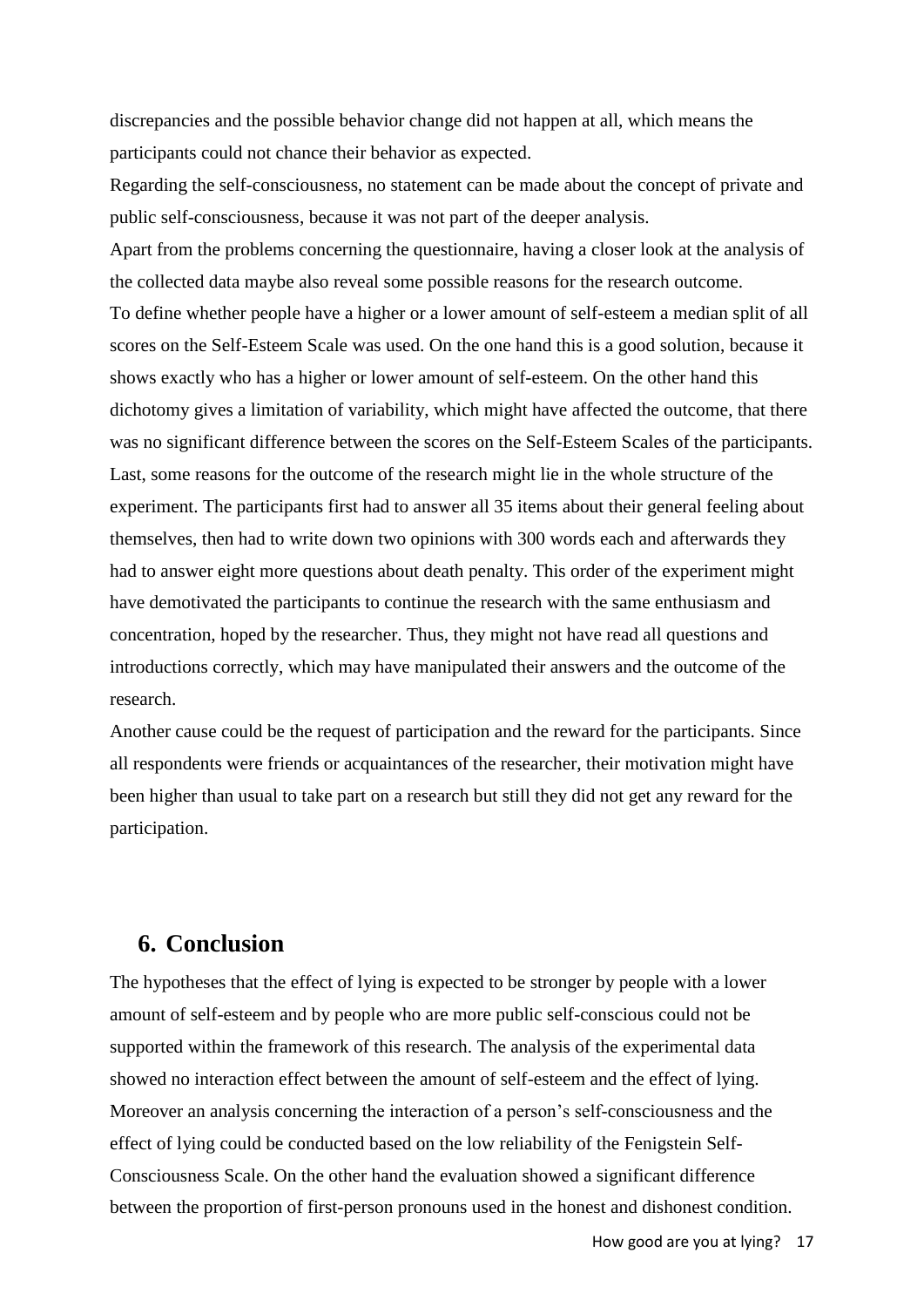Participants used a significant lower proportion of first-person pronouns in the dishonest condition as in the honest condition. This result goes along with the research outcome of Pennebakers study in 2003 and supports Pennebakers assumption about the existence of an effect of lying on people's writing style (Newman, Pennebaker, Berry & Richards, 2003). Also, the discussion above reveals a new possibility of expanding the effect of lying to all kinds of situations, besides a lying situation, where people have to write down an opinion which does not go along with their personal perception. This is an interesting point which could be a motivation for researches in the future.

Summarizing, the outcome of this research did not reveal the hoped outcome, which means it could not confirm the formulated hypotheses but, it gives a small contribution for the good approach of Pennebaker and also of Duval and Wicklund, who implied a possible influence of character traits on lying.

For future research it is advised to use a different questionnaire, which measures self-esteem in place of the Rosenberg Self-Esteem Scale and the Heatherton and Polivy Self-Esteem Scale. In addition, the outcome of this research showed that 8 items out of the Fenigstein Self-Consciousness Scale are not enough to measure self-consciousness. More questions, besides the used questions out of the Fenigstein Self-Consciousness Scale, should be used in the future. Moreover, it should be more effective to use a questionnaire which is more accurate and more applied to the research topic. Also, the addition of different answer possibilities, for example a mixture of open, dichotomy and Likert-scale questions, should be considered. This could avoid answer stagnation of the participants and should keep the participants motivated and concentrated. Concerning the analysis of the collected data, it is advised to use another method instead of a median split for the scores on the Self-Esteem Scale. For example, using the variable Self-Esteem as a continuous variable could give more variability and room for further analysis. In the end, it might be also helpful to give the respondents a reward which motivates them to do their best. The obligation of more participants could help to get a result, which can be generalized on a larger population.

Summarizing, the interaction between character traits and the effect of lying on people's writing style is an interesting topic, which is worthwhile to be researched, but with some adequate and useful changes in the setup of the experiment and material use.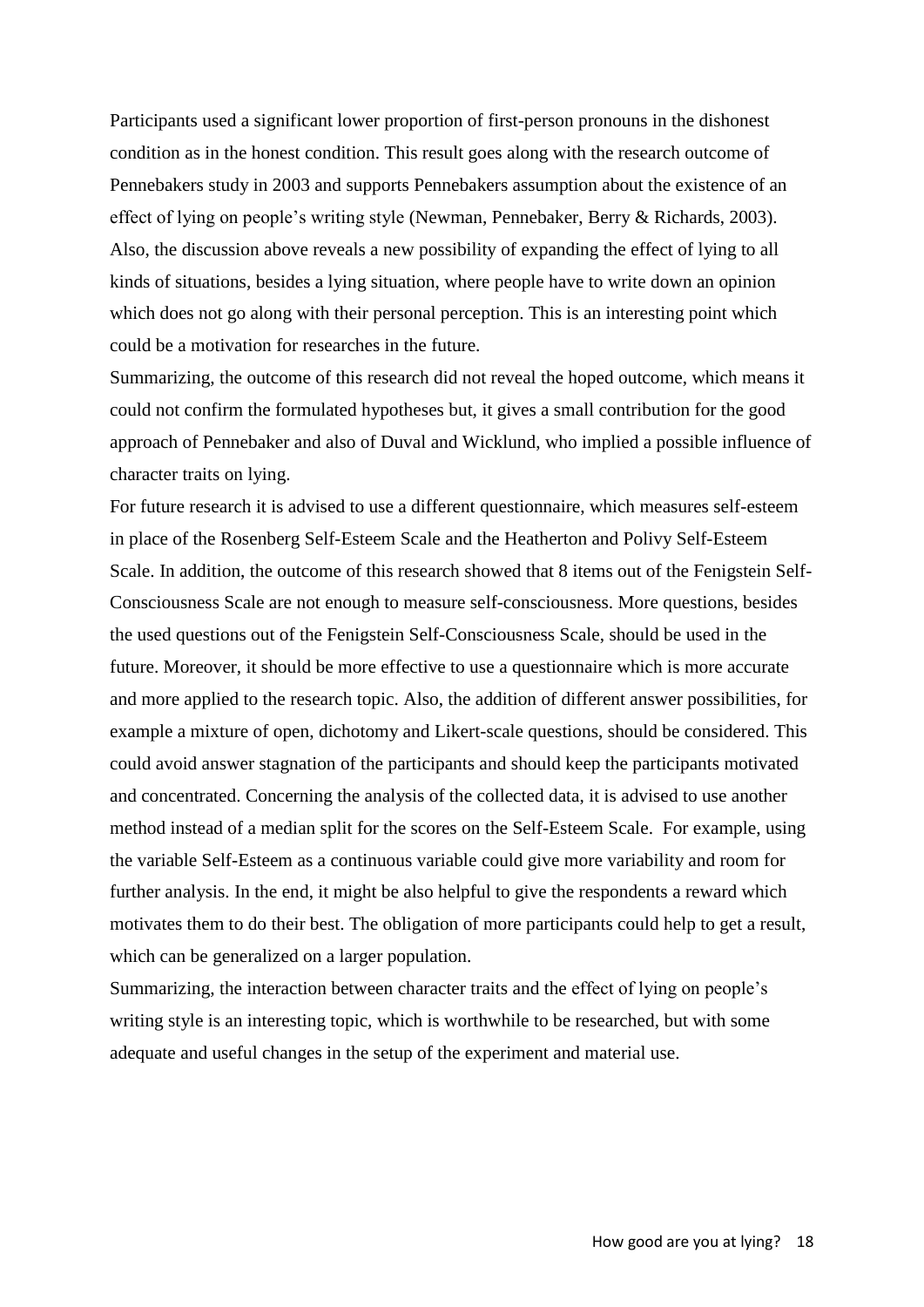## **7. References**

- Conrads, J., Irlenbusch, B., Rilke, R. M. & Walkowitz, G. (2012) Lying and team incentives*; Journal of Economic Psychology*, 34, 1-7
- DePaulo, B. M., Kashy, D. A., Kirkendol, S. E., Wyer, M. M. & Epstein, J. A. (1996*)* Lying in Everyday Life; *Journal of Personality and Social Psychology*, 70 (5), 979- 995
- Duval, S. & Wicklund, R. A. (1973) Effects of Objective Self-Awareness on Attribution of Causality; *Journal of Experimental Psychology*, 9, 17-31
- Erat, S. & Gneezy, U. (2012) White Lies; *Management Science*, 58 (4), 723-733
- Fenigstein, A., Scheier, M. F. & Buss, A. H. (1975) Public and Private Self-consciousness: Assessments and Theory; *Journal of Consulting and Clinical Psychology*, 43 (4), 522- 527
- Frank, M. C. & Ekman, P. (1997) The Ability to Detect Deceit Generalizes Across Different Types of High- Stake Lies; *Journal of Personality and Social Psychology*, 72 (6), 1429-1439.
- Heatherton, T. F. & Polivy, J. (1991) Development and validation of a scale for measuring state self- esteem; *Journal of Personality and Social Psychology,* 60, 895-910
- Heatherton, T. F. & Wyland, C. L. (1991) *Assessing Self-Esteem;* American Psychological Association, (14), 219- 233
- Ickes, W. J., Wicklund, R. A. & Ferris, C. B. (1973) Objective Self Awareness and Self Esteem*; Journal of Experimental Social Psychology,* 9, 202-219
- Kassin, S., Fein, S. & Markus, H. R. (2011) *Social Psychology*; Wadsworth Cengage Learning; 8th Edition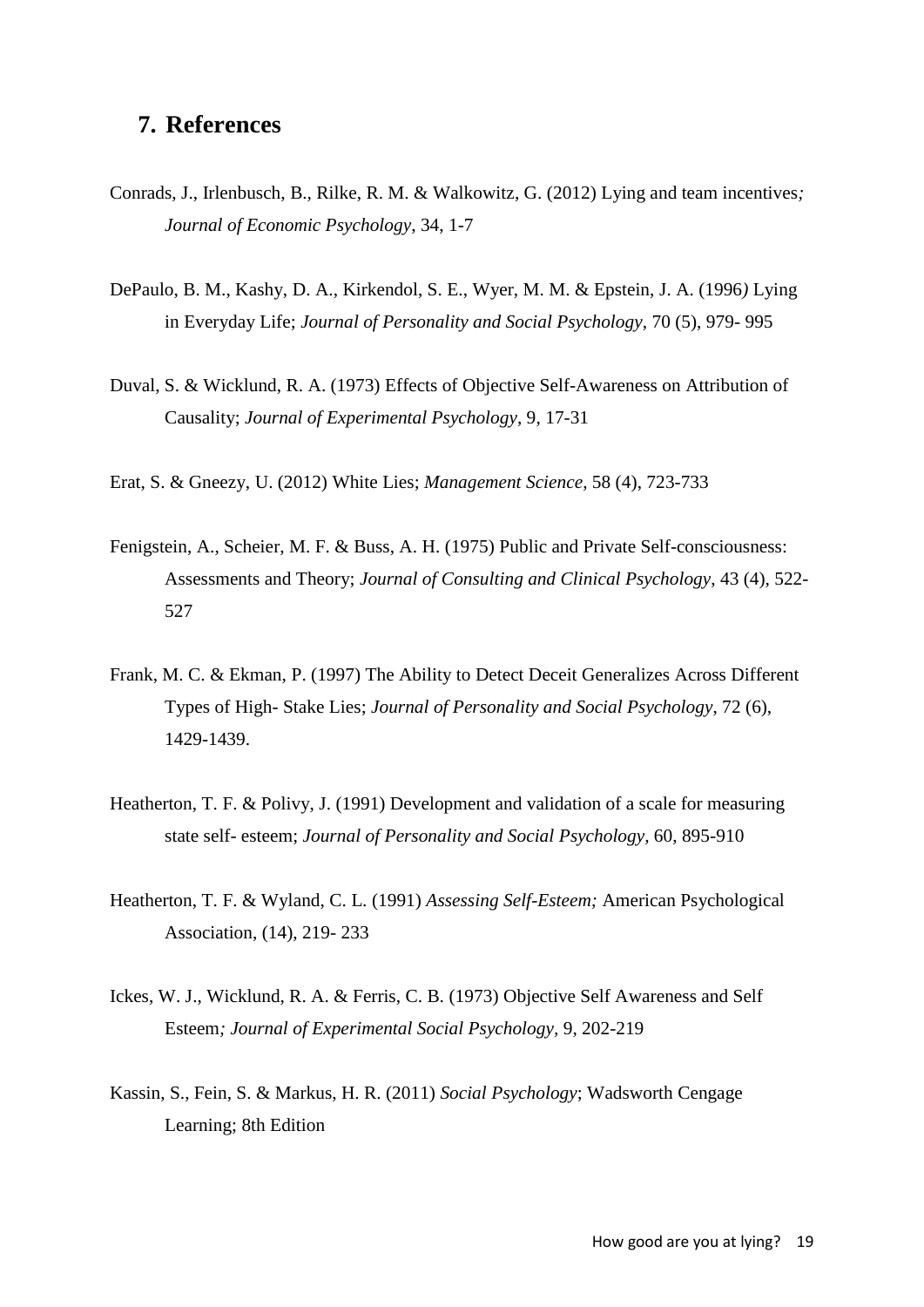- Mullen, E. & Nadler, J. (2006) Moral Spillovers: The effect of moral violations on deviant behavior; *Journal of Experimental Social Psychology*, 44, 1239-1245
- Newman, M. L., Pennebaker, J. W., Berry, D. S. & Richard, J. M. (2003*)* Lying Words: Predicting Deception From Linguistic Style*; Personality and Social Psychology Bulletin*, 29 (5), 665-675
- Pennebaker, J. W., Mehl, M. R. & Niederhoffer, K. G. (2003) Psychological Aspects of Natural Language Use: Our Words, Our Selves; *Annual Review of Psychology*, 54, 547-77
- Rosenberg, M. (1965) *The Rosenberg Self-Esteem Scale*; The Morris Rosenberg Foundation: Department of Sociology, Maryland, 20742- 1315
- Vorauer, J. D. & Ross, M. (1999*)* Self- Awareness and Feeling Transparent: Failing to Suppress One's Self; *Journal of Experimental Social Psychology,* 35, 415-440
- Weinberger, S. (2010) Intent to deceive? Can the science of deception detection help to catch terrorists? ; *News Feature*; *Nature*, 46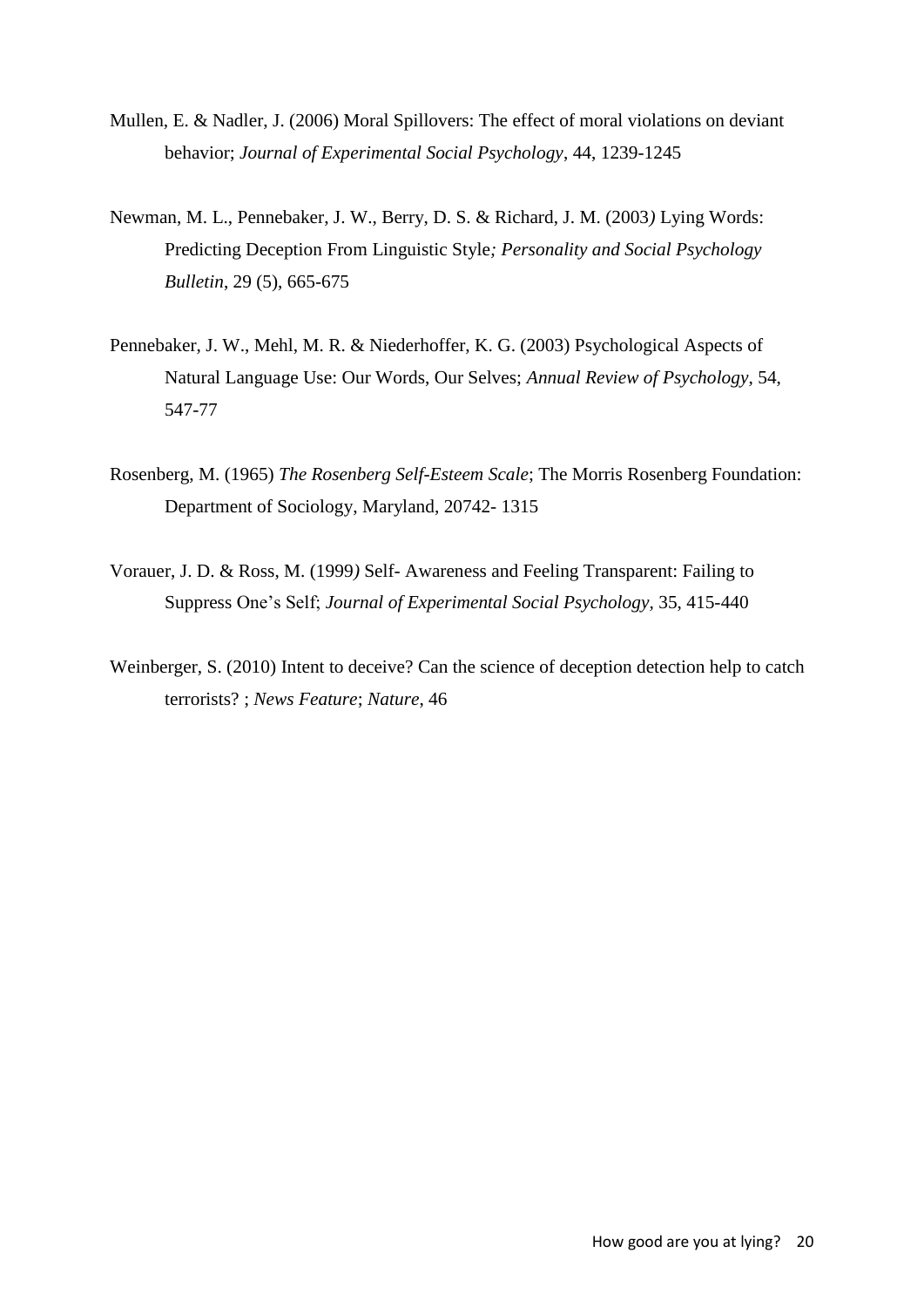## **8. Appendix**

#### **Questionnaire**

To all participants,

Thank you for taking the time to complete this survey for my Bachelor experiment. Your participation is very important to me to get enough data for my study.

This survey is researching the influence of the character traits self-esteem and selfconsciousness on the writing style of people when they are formulating personal and other opinions about topics of interest. To study this influence this online-research is build up out of two parts:

The first part is a small questionnaire containing statements about your general feeling about yourself which you are asked to rate based on a scale.

In the second part you first get to see a video clip about a death penalty scene out of a mainstream American movie, where a prisoner who is sentenced to death gets a deathly injection. Although death penalty is a controversial topic the video clip does not contain brutal details and is R-rated by the age of 16. Still you have the opportunity to stop the research or continue the research without watching the video.

After watching the video you are asked to write down two different opinions about the topic death penalty: Your own personal and honest opinion and an opinion where you put yourself in the position of a person who has a different opinion, thus you write down the total opposite of your own opinion.

It is really important for this research to write down the opposite opinion as trustworthy as it is your real personal opinion.

Although it is not easy, I really would like you to try your best. Please take your time and write around 300 words (half page) for each opinion.

The whole survey should only take about 30-40 minutes of your time. Your answers will be completely anonymous and will not be seen by outsiders.

All questions require an answer in order to progress through the survey. Please submit this survey before the 07.11.2013.

If you have any questions about the survey, please contact me at n.schulz@student.utwente.nl.

Thank you very much for your participation!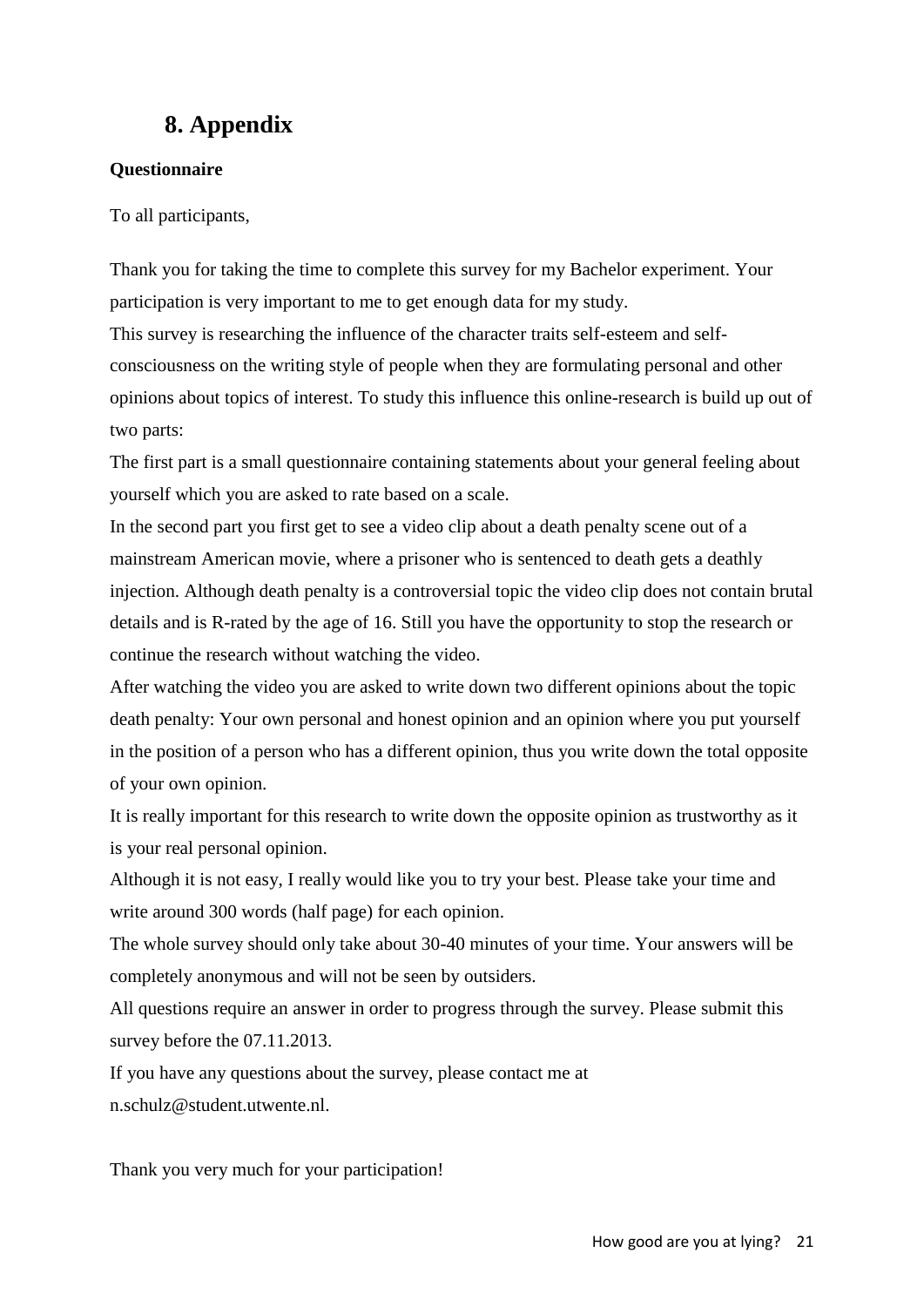- **1.** What is your sex?
- $\circ$  Female

 $\bullet$ Male

**2.** What is your age?\*



- **3.** What is your nationality?\*
- German
- 0. Dutch
- $\circ$ Other $\lfloor$ 
	- **4.** What is your current occupation?<sup>\*</sup>
- $\circ$  Student
- $\hfill\Box$  Employed
- $\circ$  Unemployed
- 0 House maker
- $\circ$ Retired

## **The following questions are dealing with the feeling you have about yourself. Please give your honest opinion about each statement on a scale.**

Please rate whether you strongly agree, agree, somewhat agree, disagree, or strongly disagree with the statements.

| <b>5.</b> On the whole, I am satisfied with myself.               | 2              | 3              | $\overline{4}$          |   |
|-------------------------------------------------------------------|----------------|----------------|-------------------------|---|
| <b>6.</b> At times, I think I am no good at all.                  | $\overline{2}$ | $\overline{3}$ | $\overline{4}$          | 5 |
| <b>7.</b> I feel that I have a number of good qualities.          | $\overline{2}$ | 3 <sup>7</sup> | $\overline{4}$          |   |
| <b>8.</b> I am able to do things as well as most<br>other people. |                |                | $1 \t 2 \t 3 \t 4 \t 5$ |   |
| <b>9.</b> I feel I do not have much to be proud of.               | $\overline{2}$ | 3 <sup>7</sup> | $\overline{4}$          |   |
| <b>10.</b> I certainly feel useless at times.                     | $\mathcal{L}$  | $\mathfrak{Z}$ | $\overline{4}$          |   |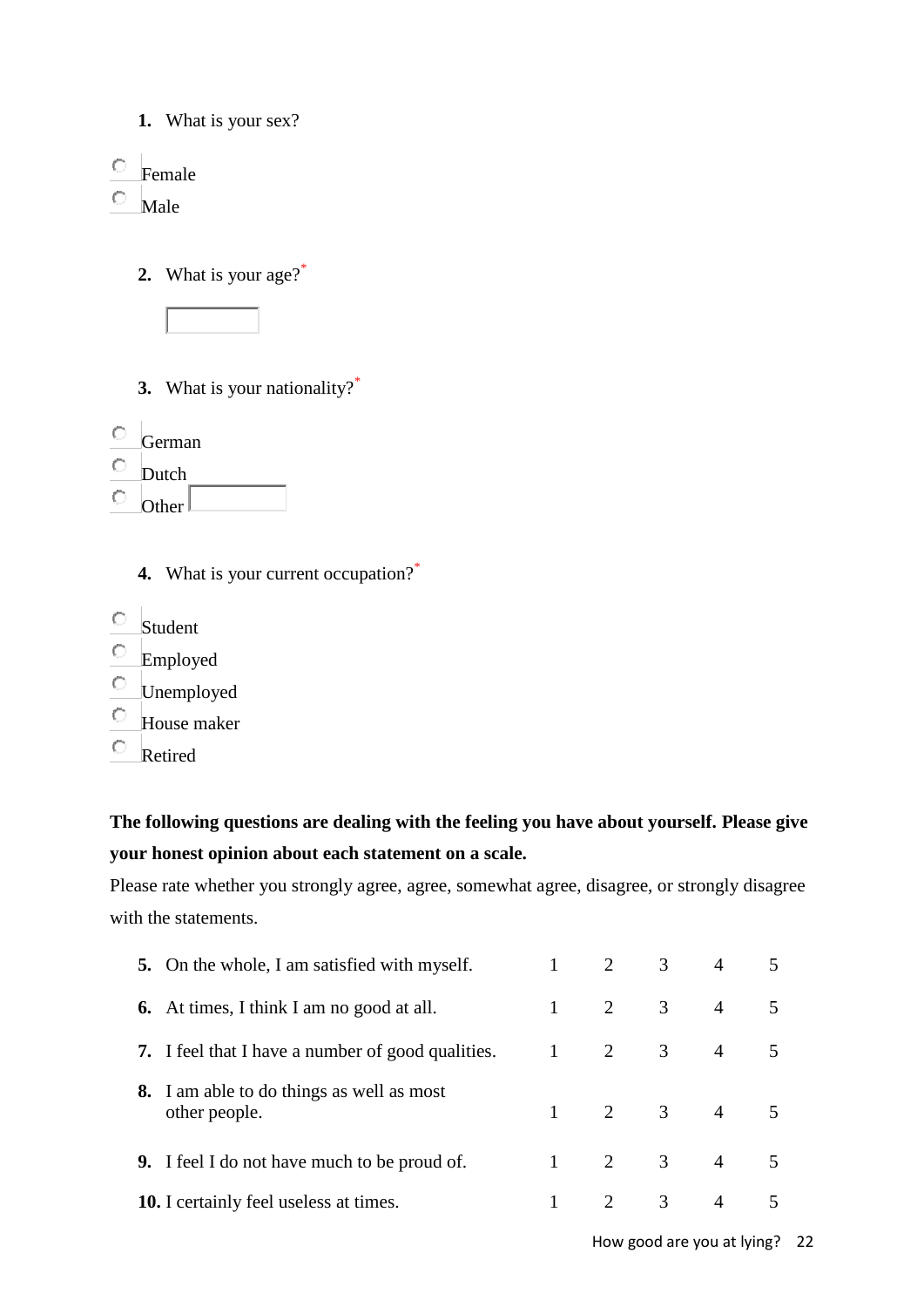| 11. I feel that I'm a person of worth, at least on an<br>equal plane with others. | 1            | $\overline{2}$ | 3              | 4              | 5 |
|-----------------------------------------------------------------------------------|--------------|----------------|----------------|----------------|---|
| 12. I wish I could have more respect for myself.                                  | $\mathbf{1}$ | 2              | 3              | $\overline{4}$ | 5 |
| 13. All in all, I am inclined to feel that I am a failure.                        | -1           | $\overline{2}$ | 3              | $\overline{4}$ | 5 |
| 14. I take a positive attitude toward myself.                                     | 1            | $\overline{2}$ | 3              | $\overline{4}$ | 5 |
| <b>15.</b> I' always trying to figure myself out                                  | $\mathbf{1}$ | $\overline{2}$ | 3              | $\overline{4}$ | 5 |
| 16. I'm constantly examining my motives                                           | $\mathbf{1}$ | $\overline{2}$ | 3              | $\overline{4}$ | 5 |
| 17. I'm alert to changes in my mood                                               | $\mathbf{1}$ | $\overline{2}$ | 3              | $\overline{4}$ | 5 |
| 18. I'm aware of the way my mind works when<br>I work on a problem                | $\mathbf{1}$ | $\overline{2}$ | 3              | $\overline{4}$ | 5 |
| 19. One of the last things I do before leaving<br>my house is look in the mirror  | $\mathbf{1}$ | 2              | 3              | $\overline{4}$ | 5 |
| 20. I feel confident about my abilities.                                          | $\mathbf{1}$ | $\overline{2}$ | 3              | $\overline{4}$ | 5 |
| 21. I am worried about whether I am<br>regarded as a success or failure.          | $\mathbf{1}$ | $\overline{2}$ | 3              | $\overline{4}$ | 5 |
| 22. I feel satisfied with the way my body<br>looks right now.                     | $\mathbf{1}$ | $\overline{2}$ | $\overline{3}$ | $\overline{4}$ | 5 |
| 23. I feel frustrated or rattled about<br>my performance.                         | $\mathbf{1}$ | $\overline{2}$ | $\overline{3}$ | $\overline{4}$ | 5 |
| 24. I feel that I am having trouble<br>understanding things that I read.          | $\mathbf{1}$ | $\overline{2}$ | $\mathfrak{Z}$ | $\overline{4}$ | 5 |
|                                                                                   |              |                |                |                |   |
| 25. I feel that others respect and admire me.                                     | $\mathbf{1}$ | $\overline{2}$ | 3 <sup>7</sup> | $\overline{4}$ | 5 |
| 26. I am dissatisfied with my weight.                                             | $\mathbf{1}$ | $\overline{2}$ | 3              | $\overline{4}$ | 5 |
| 27. I feel self-conscious.                                                        | $\mathbf{1}$ | $\overline{2}$ | 3              | $\overline{4}$ | 5 |
| 28. I feel as smart as others.                                                    | $\mathbf{1}$ | $\overline{2}$ | $\overline{3}$ | $\overline{4}$ | 5 |
| 29. I feel displeased with myself.                                                | $\mathbf{1}$ | $\overline{2}$ | $\overline{3}$ | $\overline{4}$ | 5 |
| 30. I feel good about myself.                                                     | $\mathbf{1}$ | $\overline{2}$ | $\mathfrak{Z}$ | $\overline{4}$ | 5 |
| 31. I am pleased with my appearance<br>right now.                                 | $\mathbf{1}$ | $\overline{2}$ | $\overline{3}$ | $\overline{4}$ | 5 |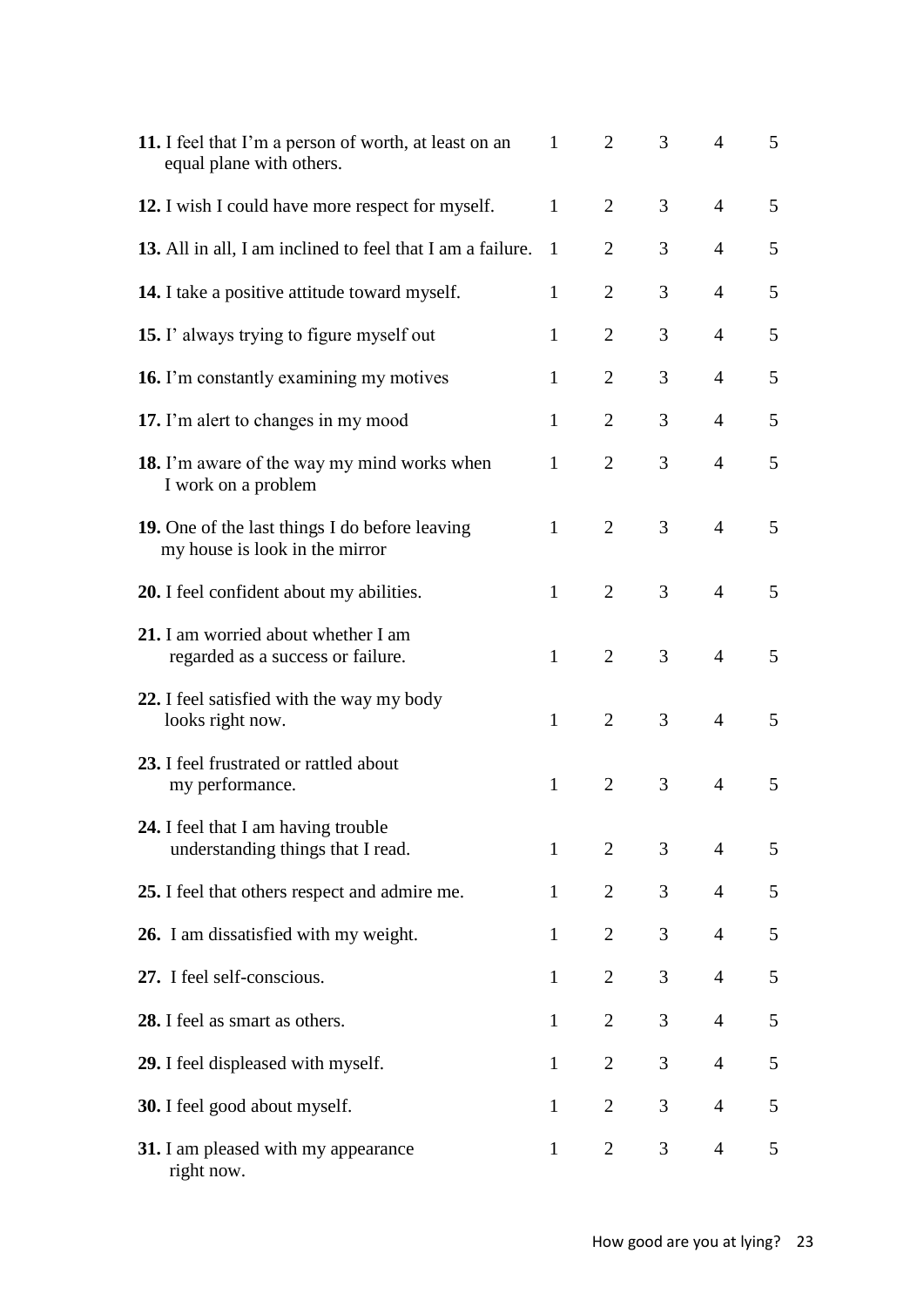| 32. I am worried about what other<br>people think of me.                        |              | $\mathcal{D}_{\mathcal{L}}$ | $\mathfrak{Z}$ | $\overline{4}$ | 5                        |
|---------------------------------------------------------------------------------|--------------|-----------------------------|----------------|----------------|--------------------------|
| <b>33.</b> I feel confident that I<br>understand things.                        | $\mathbf{1}$ | $\overline{2}$              | 3 <sup>7</sup> | $\overline{4}$ | 5                        |
| <b>34.</b> I feel inferior to others<br>at this moment.                         | $\mathbf{1}$ | $\overline{2}$              | 3 <sup>7</sup> | $\overline{4}$ | 5                        |
| <b>35.</b> I feel unattractive.                                                 | 1            | $\overline{2}$              | 3 <sup>7</sup> | $\overline{4}$ | 5                        |
| <b>36.</b> I feel concerned about the<br>impression I am making.                | 1            | $\overline{2}$              | 3 <sup>7</sup> | $\overline{4}$ | 5                        |
| <b>37.</b> I feel that I have less scholastic<br>ability right now than others. | 1            | $\overline{2}$              | 3 <sup>7</sup> | $\overline{4}$ | 5                        |
| <b>38.</b> I feel like I'm not doing well.                                      | 1            | $\mathcal{D}_{\mathcal{L}}$ | 3              | $\overline{4}$ | $\overline{\mathcal{L}}$ |
| <b>39.</b> I am worried about looking foolish.                                  |              | $\overline{2}$              | 3              | $\overline{4}$ | 5                        |

#### **You finished the first part of the survey.**

Please click on "Next" to get to the YouTube Video clip.

**As already said in the beginning this video clip is containing a scene where a man, who is sentenced to death is getting a deathly injection. The clip does not contain highly brutal details but you should be aware that it might affect you emotionally.**

Please click on the video to watch it and if this is not working copy this link to watch it via YouTube:

*http://www.youtube.com/watch?v=lwTY4x6OKAI&feature=youtu.be*

#### **After watching the video clip, please give some thought on the topic:**

Should death penalty be allowed in general? - Why?

Do some people deserve to die? - Why?

Is an injection the best way to take somebody's life? – What is the alternative?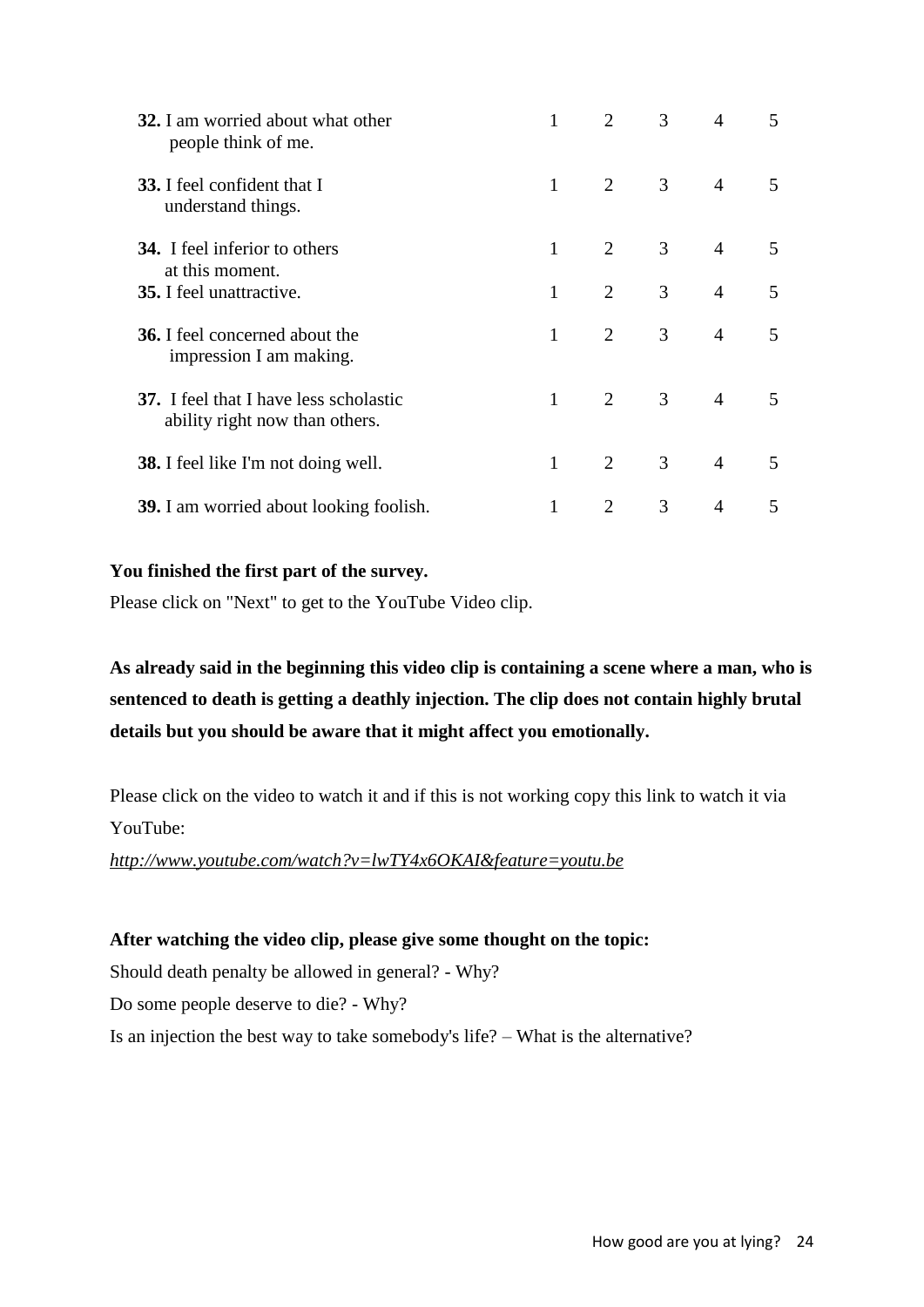**40.** Now I would like you to write down an opinion about death penalty out of the position from a person who has a different opinion about this topic. Thus you write down the total opposite of your own personal opinion. Please make this opinion look as trustworthy as it is your own opinion. Although it is not easy, please try your best!

Try to write down about 300 words. Write down the opinion here:



**41.** Finally, please write down your honest and personal opinion about death penalty. Please write about 300 words.

Write down your opinion here:



**42.** How important is the topic death penalty for you?

- $\circ$ Very important
- $\circ$ Important
- $\circ$ Somewhat important
- $\circ$ Not really important
- $\circ$ Not important at all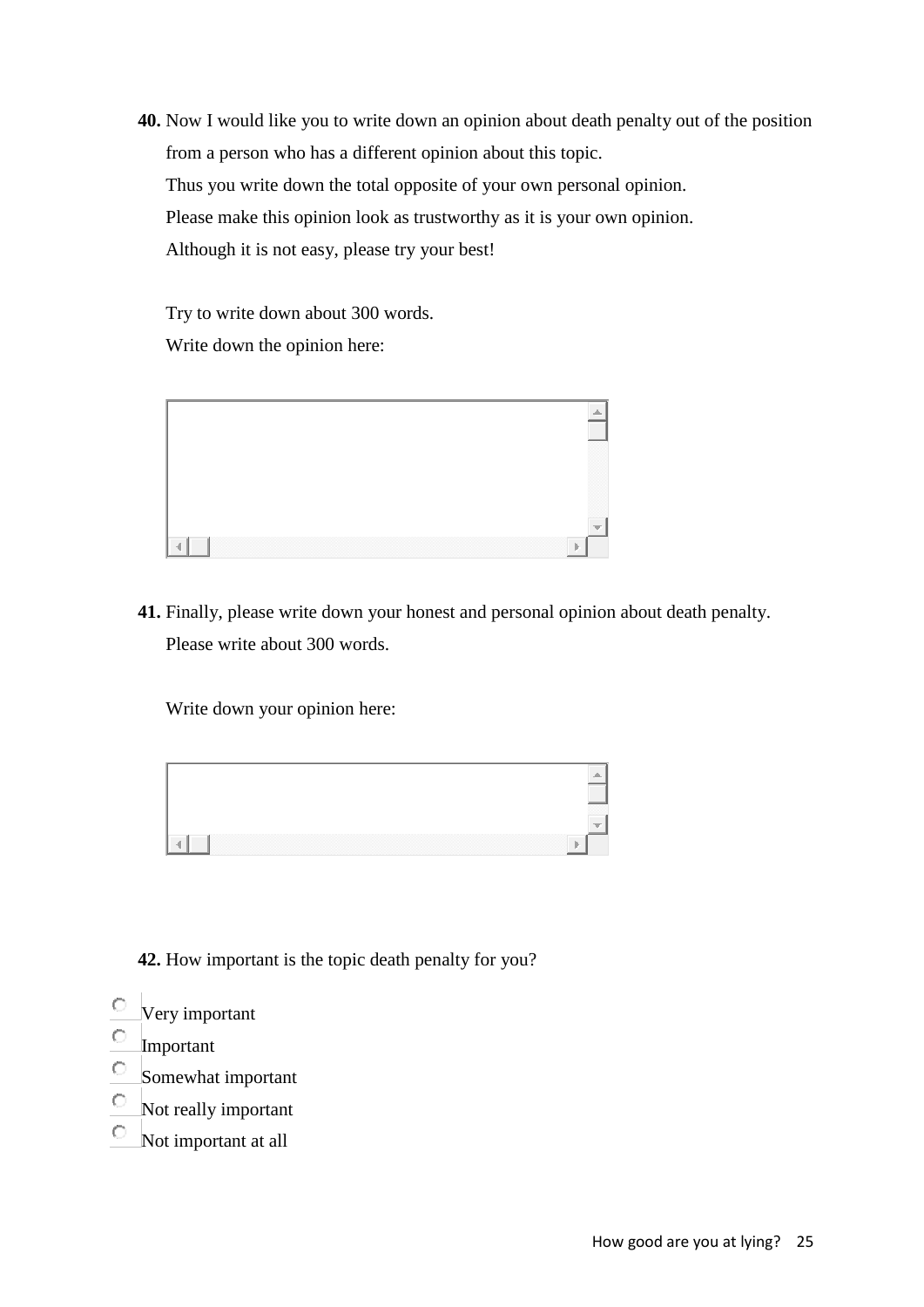**43.** How important is it to you, that other people know you opinion about death penalty?

- Very important
- $\bigcirc$ Important
- $\bigcirc$ Somewhat important
- $\bullet$ Not really important
- О. Not important at all

**44.** Do you think death penalty should be more discussed in society?

- $\overline{\circ}$  Yes
- $\overline{\circ}$  No

**45.** Do you think you succeeded in the task to write an opinion out of a different point of view?

- $\overline{\mathbf{y}}$  Yes
- $\overline{\circ}$  No

**46.** How difficult was it to take the position of another person with a different point of view?

- Very difficult
- $\circ$  Difficult
- $\circ$  Somewhat difficult
- Not really difficult
- $\circ$  Not difficult at all

**47.** How difficult was it to provide arguments supporting the position of another person with a different point of view?

- $\circ$ Very difficult
- 0. Difficult
- 0. Somewhat difficult
- $\circ$ Not really difficult
- $\circ$ Not difficult at all